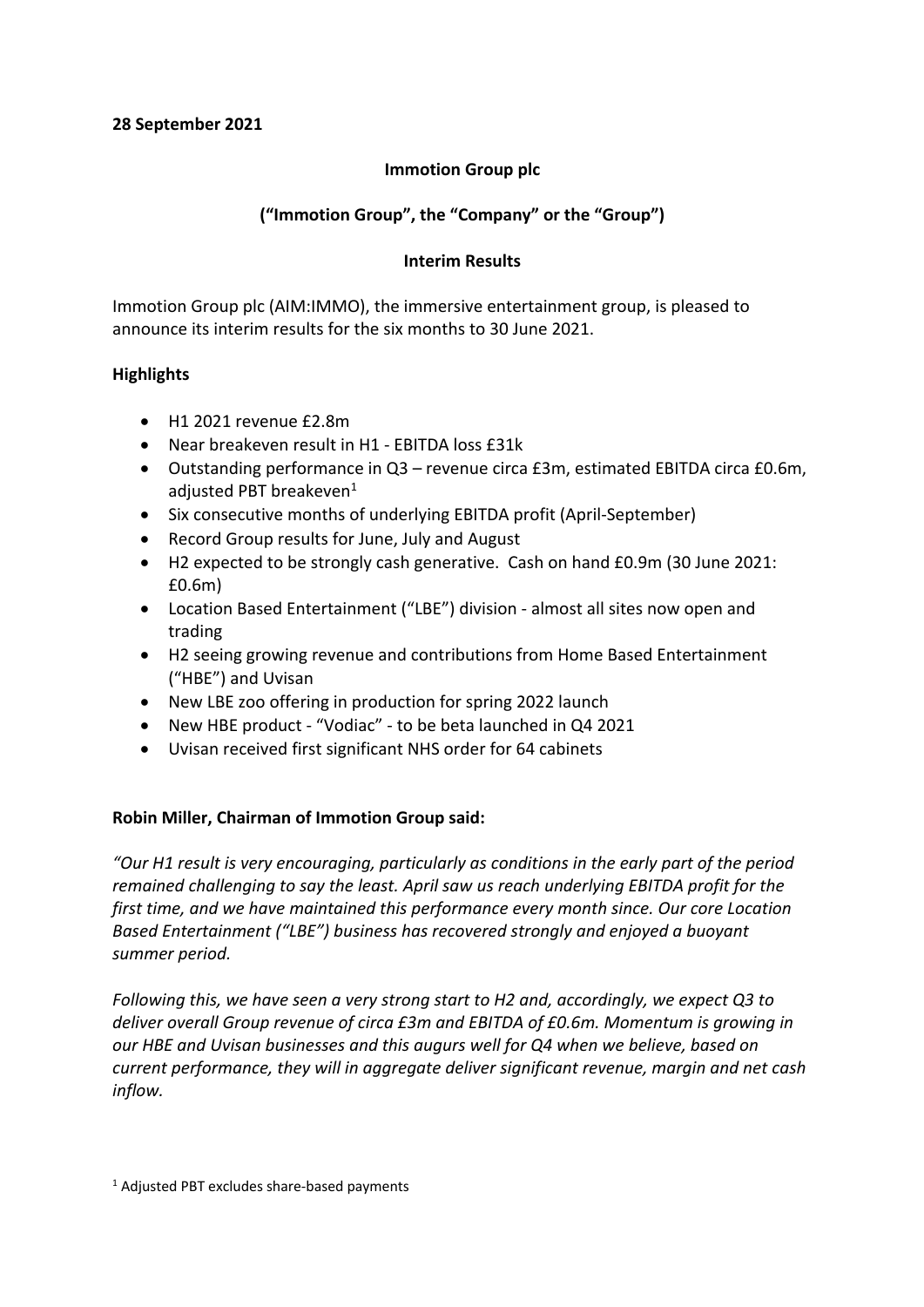*Our LBE business will continue to focus on larger installations while creating new content to launch into the global zoo market - which we believe to be considerably larger than the aquarium market - in the early part of next year.* 

*HBE, while continuing to build momentum with the "Let's Explore Oceans" range of content, will also be launching an exciting new product, "Vodiac", offering a much broader and deeper choice of channels.*

*Securing our first significant order for the NHS was a major milestone for Uvisan, our UV-C disinfection business. This, plus the ongoing pandemic and resultant heightened profile of workplace safety and hygiene, gives us confidence that demand for these products is going to be with us for the foreseeable future and provides a positive backdrop for growth.*

*The creation of the HBE and Uvisan divisions has provided us with two further significant growth opportunities and the early signs are very promising. This is a real testament to the team, its entrepreneurial spirit and determination not just to survive but to prosper.*

*In conclusion, we have confidence that there are plentiful growth opportunities ahead."*

*The information contained within this announcement is deemed by the Company to constitute inside information under the Market Abuse Regulation (EU) No. 596/2014 ("MAR") as it forms part of UK domestic law by virtue of the European Union (Withdrawal) Act 2018 and is disclosed in accordance with the Company's obligations under Article 17 of MAR.*

## **Enquiries:**

For further information please visit www.immotion.co.uk, or contact:

| <b>Immotion Group</b>                              | Martin Higginson<br>David Marks                   | Tel + 44 (0) 207 220 1666 |
|----------------------------------------------------|---------------------------------------------------|---------------------------|
| WH Ireland Limited<br>(Nomad and Joint Broker)     | Adrian Hadden<br>Darshan Patel<br><b>Ben Good</b> | Tel + 44 (0) 207 220 1666 |
| <b>Alvarium Capital Partners</b><br>(Joint Broker) | <b>Alex Davies</b>                                | Tel: +44 (0) 207 195 1458 |
| <b>Shard Capital Partners LLP</b><br>(Co-Broker)   | Damon Heath<br>Erik Woolgar                       | Tel: +44 (0) 20 7186 9900 |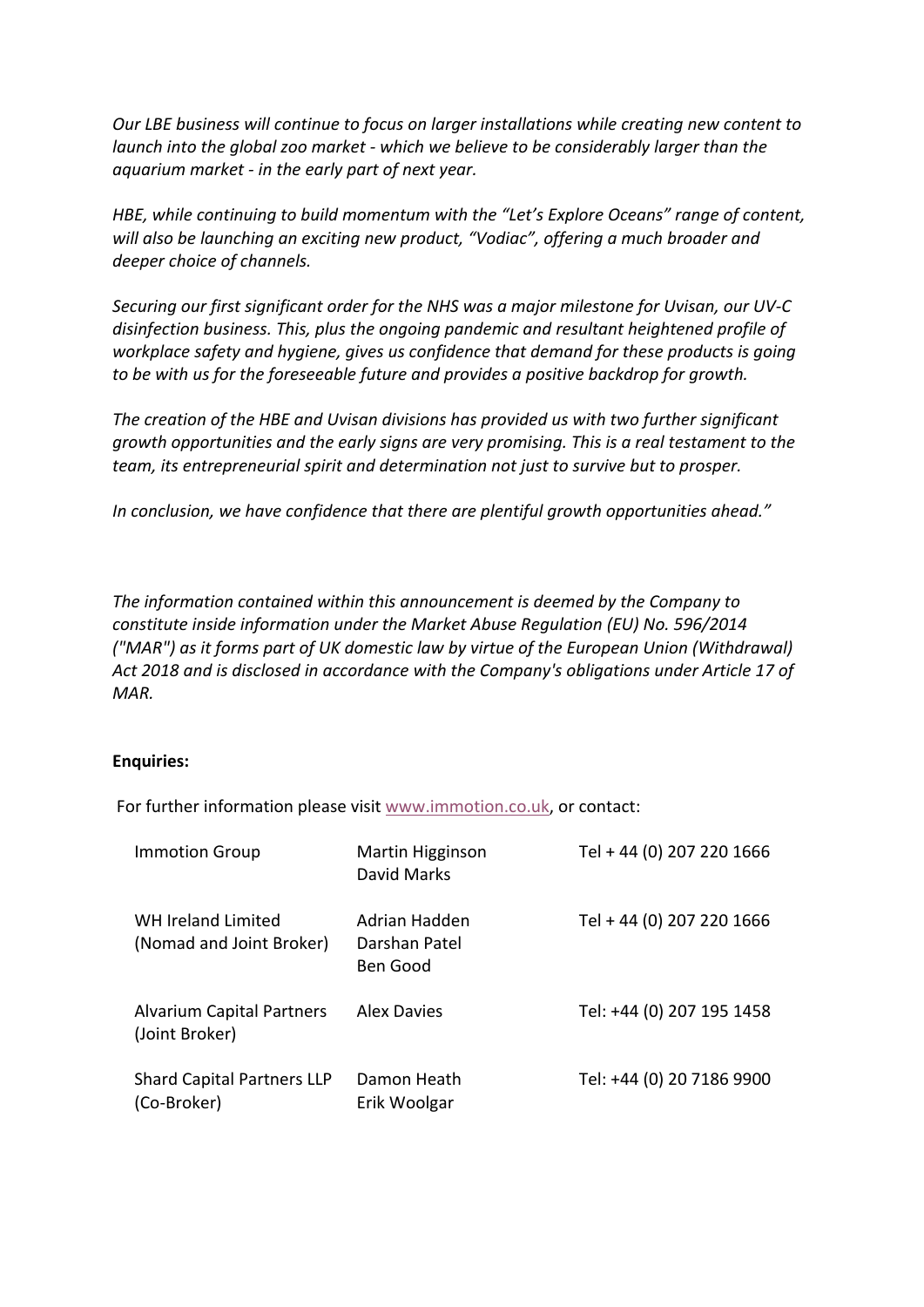# **Overview**

We are delighted with the performance of our Group in H1. Despite a very challenging start to the year, the Group produced its best ever result with a small overall EBITDA loss for the first half of £31k on revenue of £2.8m.

This was an excellent outcome given that trading conditions in the first three months of the period were very challenging as COVID-19 restrictions persisted and many sites remained closed or severely impacted. In fact, the Group recorded an EBITDA loss of £0.2m in the first quarter.

We were delighted to see the Group finally reach underlying monthly EBITDA profit in each of the three months of the second quarter – this is a real landmark for the Group, emerging from the long periods of lockdowns to clearly demonstrate its potential.

Cost control remained a key focus and we implemented a small number of redundancies and have taken steps to reduce our occupancy costs. Administrative expenses (excluding depreciation, amortisation, impairment, share-based payments, profit/loss on asset disposals, restructuring costs and other exceptional items) fell to £1.4m (H1 2020: £1.5m), being an average of £235k per month. We expect administrative expenses to remain around this level but there may be, as would be expected, some degree of variable cost fluctuation as activity levels increase across the three businesses (e.g. travel and trade shows).

The difference between EBITDA and operating cash flow was almost entirely a result of total net working capital outflows of £0.8m in the period. This related in the main to an increase in trade and other receivables of £0.6m in the period that occurred naturally as the LBE business activity increased dramatically in Q2. Additionally, there was an overall reduction of trade and other payables of £0.2m as we caught up on liabilities that had built up during the lockdown period last year, including paying off all remaining overdue amounts to HMRC.

Inventories at period end were £163k (31 December 2020: £152k), primarily comprised of HBE stock held. In addition, the H1 closing balance sheet includes net HBE stock prepayments of £227k (comprised of stock in production/transit, less corresponding payments yet to be made). Having planned ahead, we should now be very well placed to capitalise on the key Q4 period.

## **Post period-end trading**

The second half has begun very strongly with record results in July and August. September will be another strong month and, with the contribution of HBE and Uvisan now growing strongly, we expect overall Group revenue for Q3 to be circa £3.0m and underlying EBITDA to be circa £0.6m.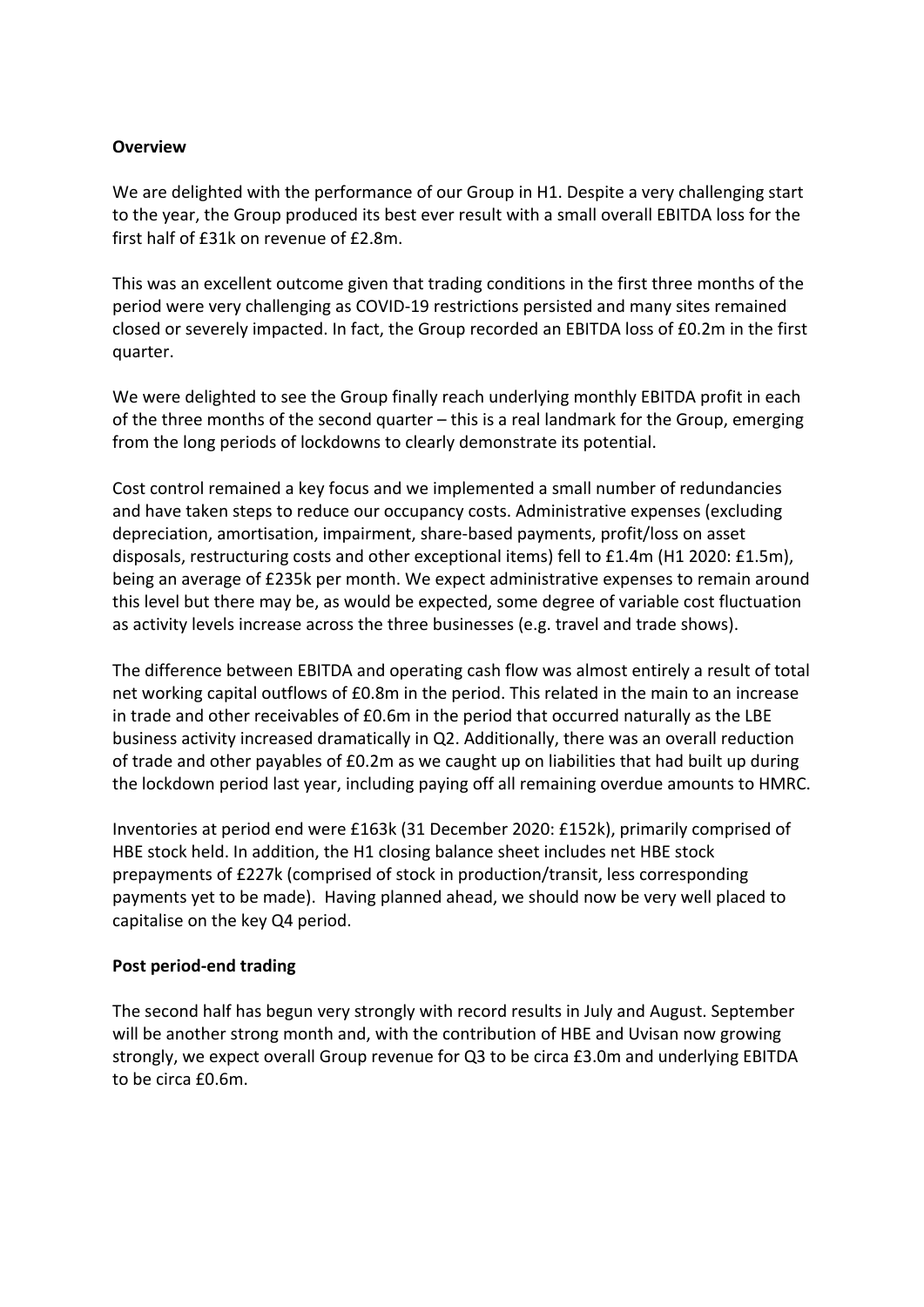|                           | Q1 2021<br><b>Unaudited</b><br>£m | Q2 2021<br><b>Unaudited</b><br>£m | Q3 2021<br><b>Estimate</b><br>£m | YTD<br><b>Estimate</b><br>£m |
|---------------------------|-----------------------------------|-----------------------------------|----------------------------------|------------------------------|
| Revenue                   | 0.8                               | 2.0                               | 3.0                              | 5.8                          |
| <b>EBITDA</b>             | (0.2)                             | 0.2                               | 0.6                              | 0.6                          |
| Adjusted PBT <sup>2</sup> | (0.8)                             | (0.3)                             | 0.0                              | (1.1)                        |

Despite the LBE division moving into its quieter period, we are confident of a profitable fourth quarter for the Group. The HBE division has seen a strong surge in revenue and margin in September and it will have plenty of stock at its disposal to deliver significant revenue, margin and cash inflow in Q4 if this trend continues. Uvisan has seen a growing order book from its reseller and distributor network and this is translating into growing revenue and contribution.

We expect H2 to be strongly cash generative, providing us with the flexibility to bring forward any stock or equipment orders to address international shipping concerns.

The Group currently has cash of £0.9m, up from £0.6m as at 30 June 2021, which reflects the extremely strong trading of the LBE business during the summer months.

We present below our review of the period and prospects for each division and the Group.

# **Location Based Entertainment ("LBE")**

The Group outcome in H1 was driven in the main by the recovery of the LBE Business. We saw monthly revenue in this division grow almost six-fold from January to June as sites reopened and trading conditions improved.

Total revenue in this division in the period was £2.3m and gross profit was £1.0m (being total revenue less partner share and other direct costs of sales, including rent and payroll in our ImmotionVR sites).

We believe the result is a strong endorsement of the partner model and the substantial investment made pre-pandemic to establish and grow it.

Our current portfolio is presented in the table below. I am pleased to report that almost all of our locations have now re-opened and are trading, though we expect our Australian installations in Sydney (two sites) and Melbourne (one site) to remain closed for some time to come as lockdown continues in the states of New South Wales and Victoria.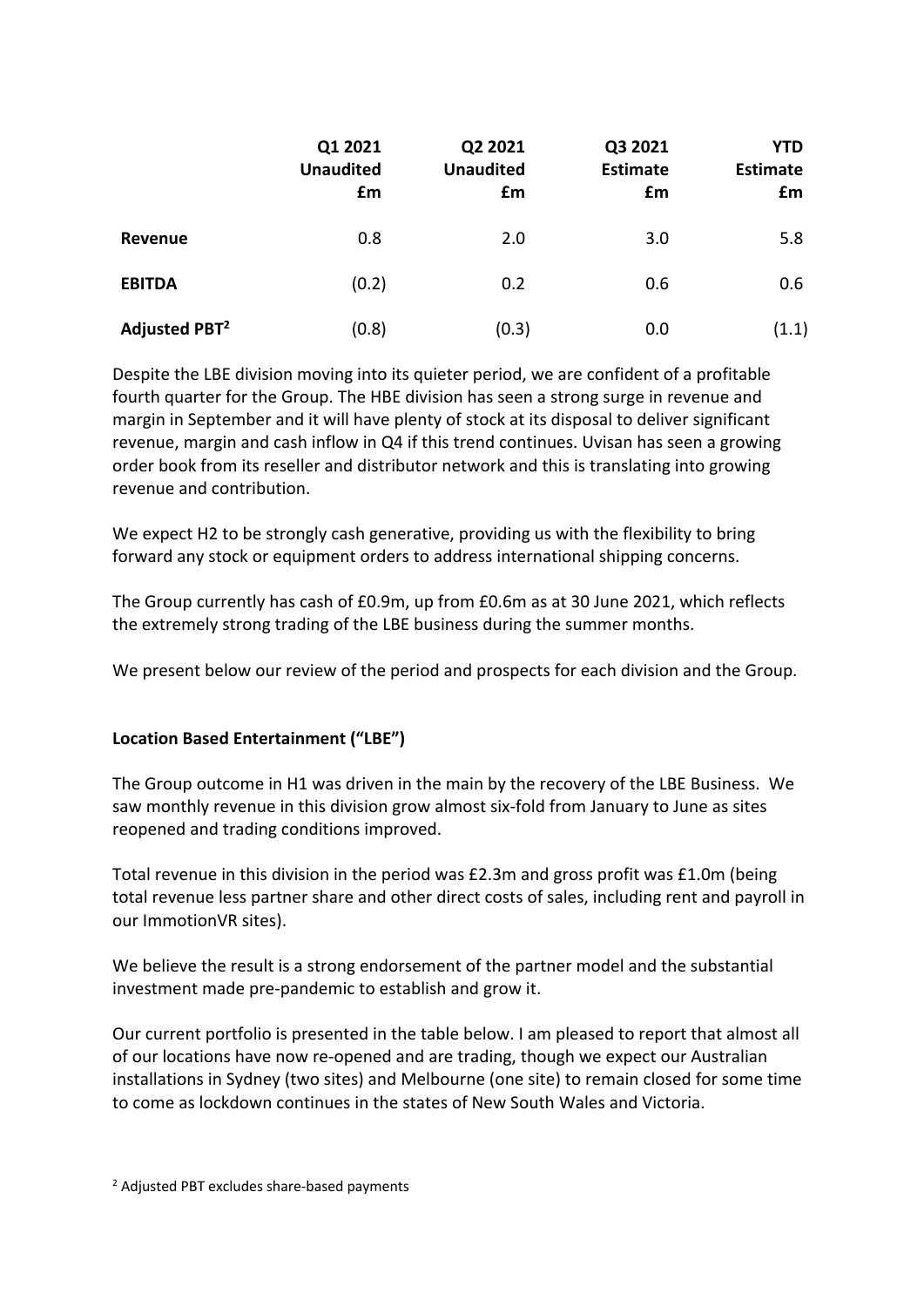|                            |                | <b>Total</b>    |              | <b>USA</b>            |                | <b>UK</b>       |              | <b>ROW</b>      |
|----------------------------|----------------|-----------------|--------------|-----------------------|----------------|-----------------|--------------|-----------------|
|                            | <b>Sites</b>   | <b>Headsets</b> | <b>Sites</b> | <b>Headsets Sites</b> |                | <b>Headsets</b> | <b>Sites</b> | <b>Headsets</b> |
| At 1 January<br>2021       | 48             | 345             | 24           | 163                   | 14             | 121             | 10           | 61              |
| Installed in<br>2021       | $\overline{7}$ | 70              | 4            | 52                    | $\overline{2}$ | 14              | 1            | 4               |
| Uninstalled<br>in 2021     | (4)            | (27)            | (1)          | (2)                   | (2)            | (21)            | (1)          | (4)             |
| At 27<br>September<br>2021 | 51             | 388             | 27           | 213                   | 14             | 114             | 10           | 61              |

In the period we opened seven new locations (64 headsets) including the 22-headset installation at Clearwater Marine Aquarium, Florida which opened in March 2021 and has traded very well throughout the summer. We were pleased that the agreement in relation to Clearwater has now been extended through to March 2023.

|                                                      | <b>Sites</b> | <b>Total</b><br><b>Headsets</b> | <b>Sites</b>             | <b>USA</b><br><b>Headsets</b> | <b>Sites</b> | <b>UK</b><br><b>Headsets</b> | <b>Sites</b> | <b>ROW</b><br><b>Headsets</b> |
|------------------------------------------------------|--------------|---------------------------------|--------------------------|-------------------------------|--------------|------------------------------|--------------|-------------------------------|
| At 27<br>September<br>2021                           | 51           | 388                             | 27                       | 213                           | 14           | 114                          | 10           | 61                            |
| Fully<br>operational                                 | 44           | 358                             | 24                       | 203                           | 14           | 114                          | 6            | 41                            |
| Site closed                                          | 3            | 14                              | $\overline{\phantom{m}}$ |                               |              | $\overline{\phantom{a}}$     | 3            | 14                            |
| Site open<br>but<br>installation<br>not<br>operating | 4            | 16                              | 3                        | 10                            | -            |                              | $\mathbf{1}$ | 6                             |

The current operational status of our installed base is as follows:

Throughout the period we suffered reduced capacity at Shark Reef Aquarium at Mandalay Bay, our flagship Las Vegas installation, due to local restrictions but these were finally removed from 1 July 2021 and this has had a significant positive impact on subsequent trading.

Since the period end, we have seen very strong trading in our LBE business in July and August with revenue in excess of £900k in both months, though we will see the significant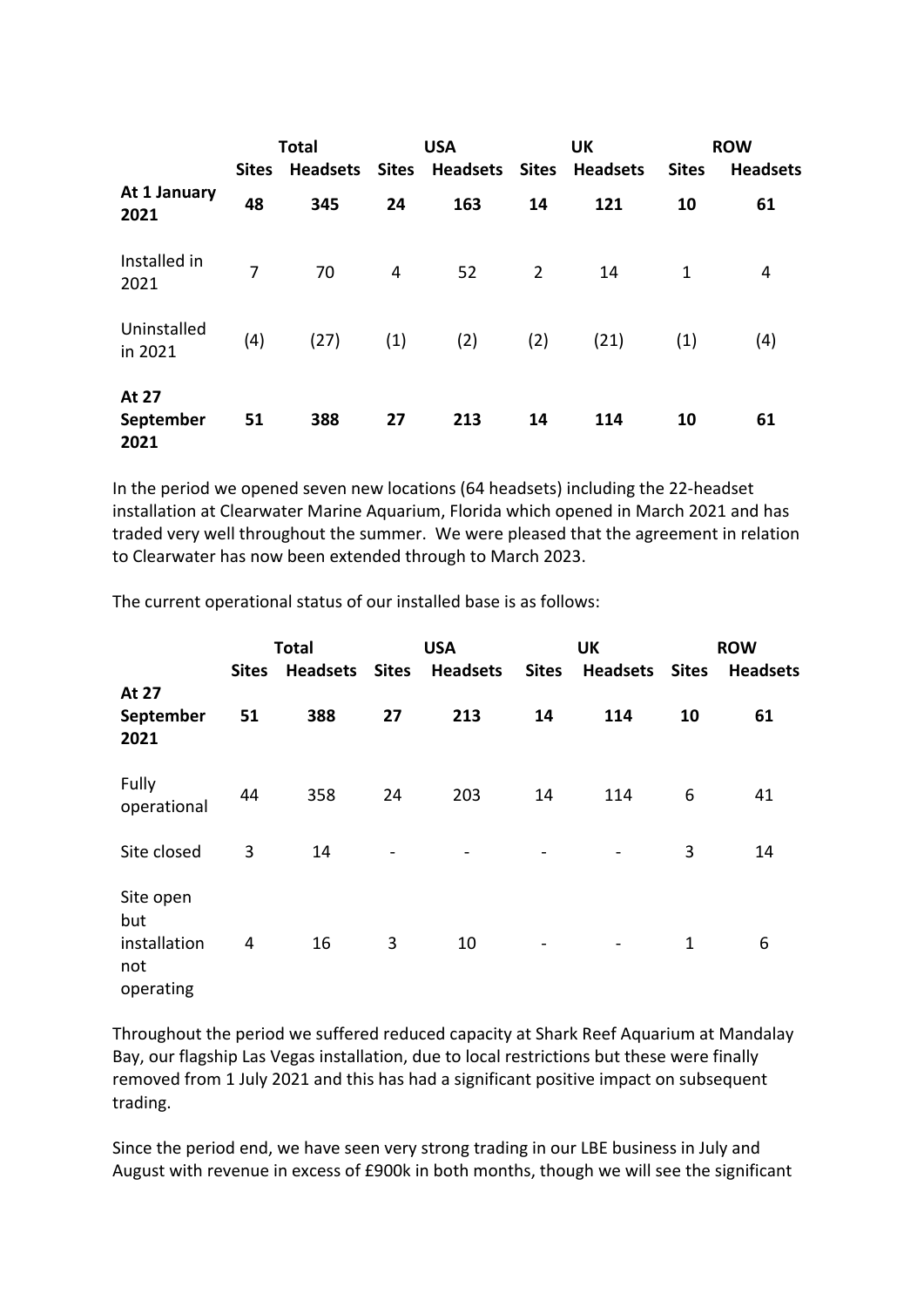seasonal slow-down kick in from September as school holidays have now ended in the USA and UK.

As can be seen from the summer period, our LBE business has now reached a tipping point where its contribution can generate significant overall monthly profit for the Group in the summer months. Even in the quieter months, we believe it should at its current scale, cover most if not all of the Group's fixed costs of operation. This combined with the busier period for HBE, as well as growing sales in Uvisan gives us a well-balanced portfolio of businesses.

The costs of operation in the LBE division should remain relatively stable with almost all gross profit from new sites now dropping straight to the EBITDA line. Even with our conservative depreciation policies on plant and equipment (we believe lifetimes of motion platforms are considerably longer than three years), new sites should add strongly to the PBT line.

We were, as previously advised, deliberately cautious this year in terms of new site openings. However, we are seeing healthy levels of enquiries from the aquarium sector, where we now enjoy a strong reputation.

We intend to launch in the zoo market in spring 2022. We have been filming new immersive, 360-degree, live action endangered species content in Africa, which we expect to unveil in Q4, when we also hope to announce initial partner zoos. We would expect installations to begin in time for spring 2022.

We believe the zoo market to be both global and several times the size of the aquarium sector, sharing the features that attracted us to the aquarium market: large numbers of high traffic, high quality potential partners, on a global basis.

For both aquariums and zoos, our focus will be where possible to open larger formats based on the know-how we have developed at Mandalay Bay, Clearwater Marine Aquarium and Sea Life Orlando. Where size allows these new installations will take the form of minitheatres complete with pre-show areas. We want these to be exciting new core attractions for the partner sites, as well as delivering significant revenue for both parties.

In short, we believe there are plentiful growth opportunities for our LBE business which we are well placed to capitalise upon.

## **Home Based Entertainment ("HBE")**

We launched our HBE division with sales of Let's Explore Oceans ("LEO") commencing in mid-October 2020, selling only in the UK market. In Q4 2020, we sold circa 11,000 LEO packs and recorded revenue of circa £0.7m.

We always expected the LEO product to be highly seasonal, so H1 2021 was, as expected, a quieter period. For a gift type product at its price point the LEO pack was always likely to see a drop in consumer intent to purchase post-Christmas.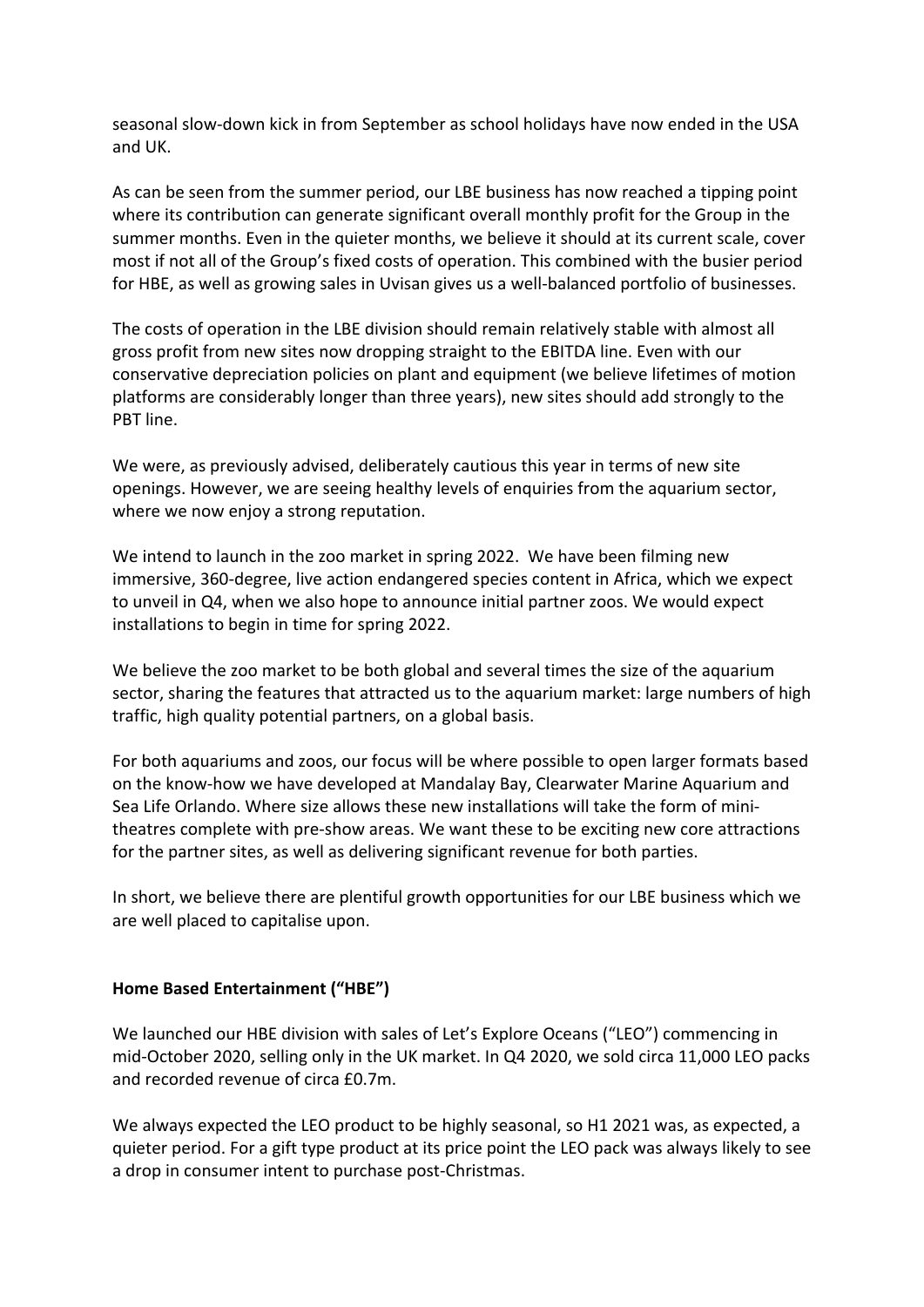Accordingly, in H1 we have sought to expand the global marketing and sales of the product, delivering to a number of key countries, including USA, Canada, Australia, as well as the UK, recording revenue of £0.3m (3,000 packs).

Though it resulted in a loss after product, marketing and fulfilment costs of circa £0.1m, this period has given us an enormous amount of learning ahead of the key Q4 period for this year and enabled us to identify the most lucrative potential global markets for Q4 2021 as well as continue development of additional experiences.

Our focus for the remainder of this year will be USA, Canada, UK and Australia. With stock on hand, and stock already purchased for delivery in coming weeks, we have the potential in Q4 to sell circa 28,000 units. Having planned forward we have secured stock at substantially lower unit cost than 2020, so that even allowing for increased shipping costs in the current shipping crisis, we are well placed.

To ensure we can supply our target markets as effectively as possible, we have established third party logistics and fulfilment relationships in the UK, USA and China and we also began trading on Amazon in both the USA and UK and we are seeing growing volumes through these channels.

Customer acquisition remains our most material cost of sale and we expect this to fall in the Q4 period when demand is strongest and customer intent high. Our key marketing channels are social media sites, which allows us to access a huge addressable market very rapidly. Amazon is obviously a key channel in its own right which complements our social media activity.

We have seen a substantial uptick in the HBE business post period end, with aggregate revenue for July and August of £253k and improving, positive margins (after product cost, customer acquisition and fulfilment). September to date has been very strong with revenue on target to end the month at circa £300k, again with strong margins.

This augurs well for the balance of the year. As noted above, between stock on hand and orders placed we have circa 28,000 pieces of LEO stock, with substantial deposits having already been paid on un-delivered stock. If the metrics seen in the last few weeks continue - with average order values of in excess of £80 and strong margins per unit being achieved we should see very substantial revenue, margin and net cash inflow in Q4 from this division.

As far as 2022 is concerned, we will be continuing to finesse the LEO product, whilst also launching a lower price point product, "Vodiac". The new offering will boast a number of VR channels allowing us to offer a range of VR video content, both on a free and rental basis. The broadening of content, verticals and lower price point should allow us to expand significantly the potential audience. The new content, which will include our "Dinosaur Safari", will also be made available to all existing LEO users and in good time for new users opening their parcels, which will likely be concentrated around the Christmas and festive holiday season.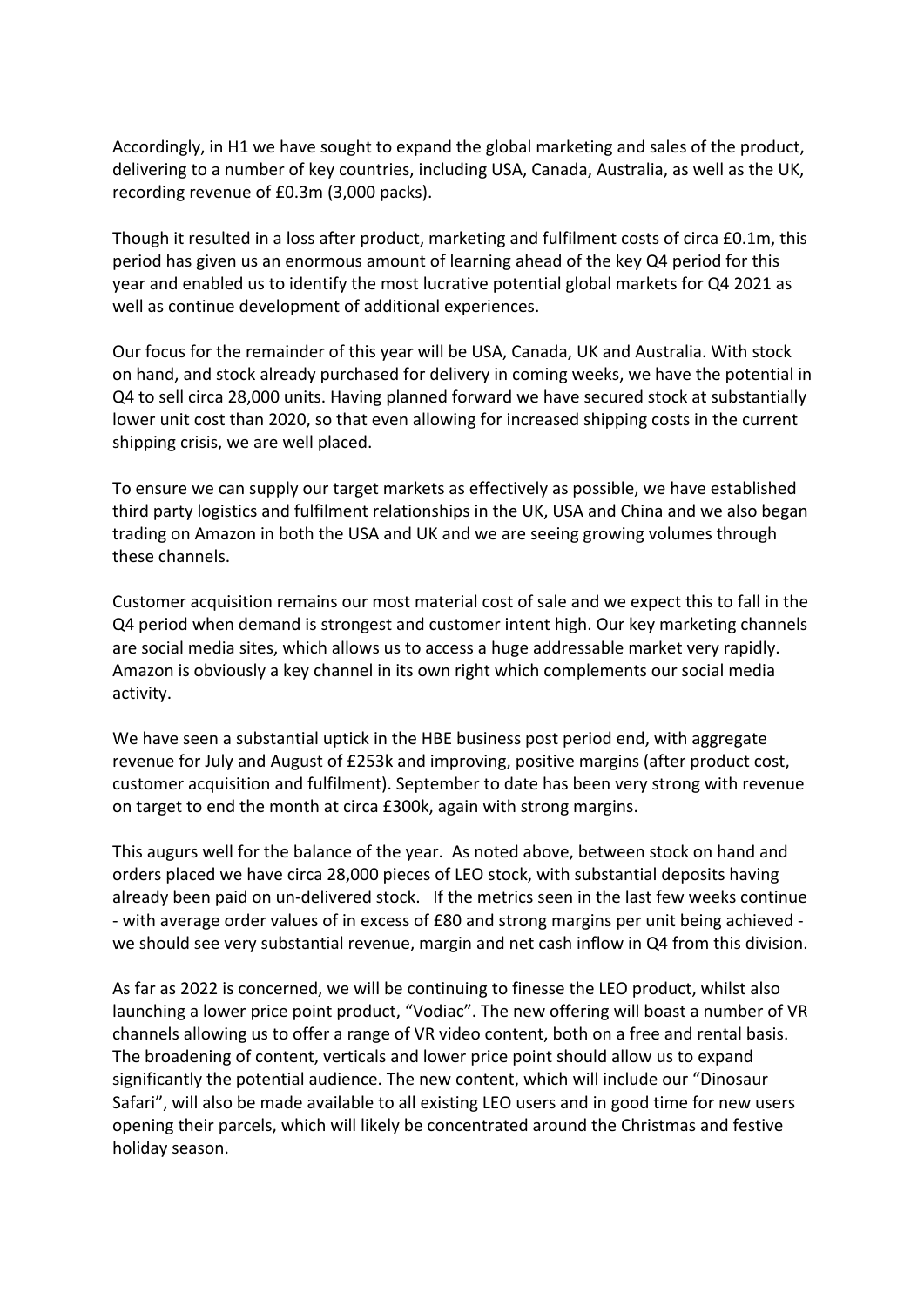## **Uvisan**

This is Uvisan's first full year of trading and H1 saw it make good progress, delivering a small but profitable contribution.

The versatility of our UV-C cabinet meant we supplied a number of sectors including education (with particular success with universities), leisure, media and healthcare, with some high-profile counterparties, including our first supplies into the NHS.

It is pleasing to note that our UV-C disinfection cabinet meets the cleaning criteria of both Microsoft (HoloLens) and Hewlett Packard for their range of VR headsets (we are specifically recommended by HP as one of only two recommended UV-C disinfection products for their headsets).

The emphasis in the period for Uvisan was very much on growing the reseller and distributor base and we are pleased to now have a network of 10 active resellers which, we believe, will benefit us in terms of volume moving forwards. We signed an exclusive distribution agreement for Australia and New Zealand and are pleased to report that the first container of product will be arriving there imminently. We continue to sign new agreements (including our first agreements for the USA) with partners who we believe have deep knowledge of, and customer relationships in, their vertical channels.

The global installed base of headsets is forecast to grow massively, particularly in training and education settings, and we intend to be a product of choice for businesses and organisations wanting hassle free and safe disinfection of their valuable headset fleets.

The second half will see a substantial increase in revenue as cabinet orders on hand from the reseller network begin to be fulfilled.

We chose to delay the launch of "Cleanroom by Uvisan" pending an official launch at a number of major healthcare related conferences which we are attending in the coming months.

Additionally, we are complementing the product range so that we can cater to a wider range of needs and budgets. We are looking to include UV-C air filtering equipment and static light arrays in our range, which we believe will give us a wider addressable audience and better equip us to compete for large healthcare and other public sector opportunities.

The objective in the coming 18 months is to grow Uvisan into a specialist in UV-C based disinfection rather than an opportunistic reseller of the cabinets. We believe that the heightened focus on disinfection as a result of the continuing COVID-19 pandemic and the growth of VR and AR headset use provide a very supportive backdrop.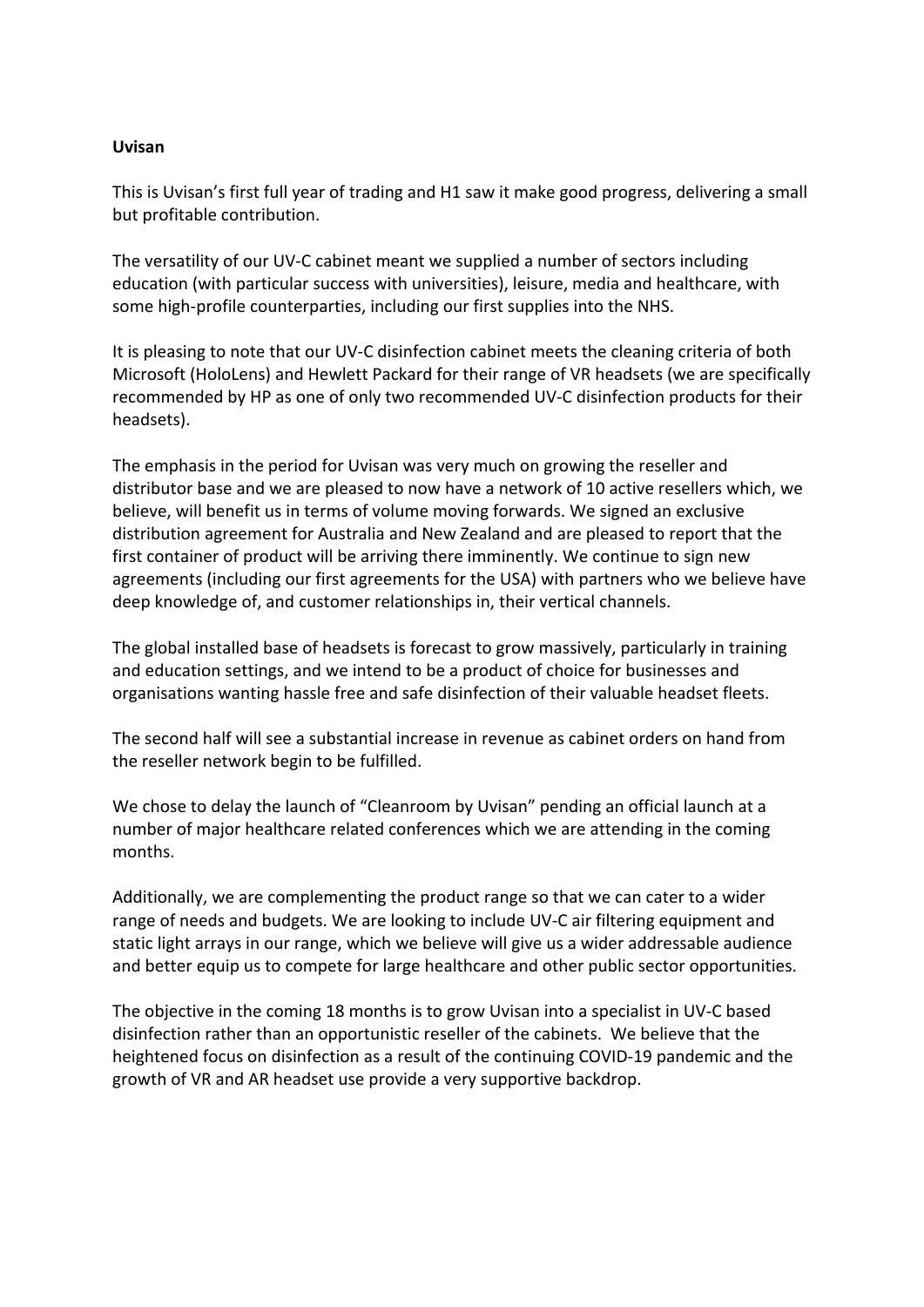# **Outlook**

Whilst not beyond doubt, it does now appear that the likelihood of protracted lockdowns because of the COVID-19 pandemic has diminished. The period since March 2021 has demonstrated the true potential of our LBE business and we will look to grow this significantly in 2022 as we launch our new zoo product and increasingly seek to focus on larger 'dial-moving' sites.

We believe there are huge growth opportunities in front of us in both the aquarium and zoo sectors and with a more stable environment we will look to accelerate growth as we move into 2022.

In our HBE and Uvisan businesses we have the potential for two further high growth businesses which we believe can contribute significantly to the Group and complement our LBE division.

Against this backdrop we currently feel very optimistic about our prospects for the remainder of 2021 and beyond.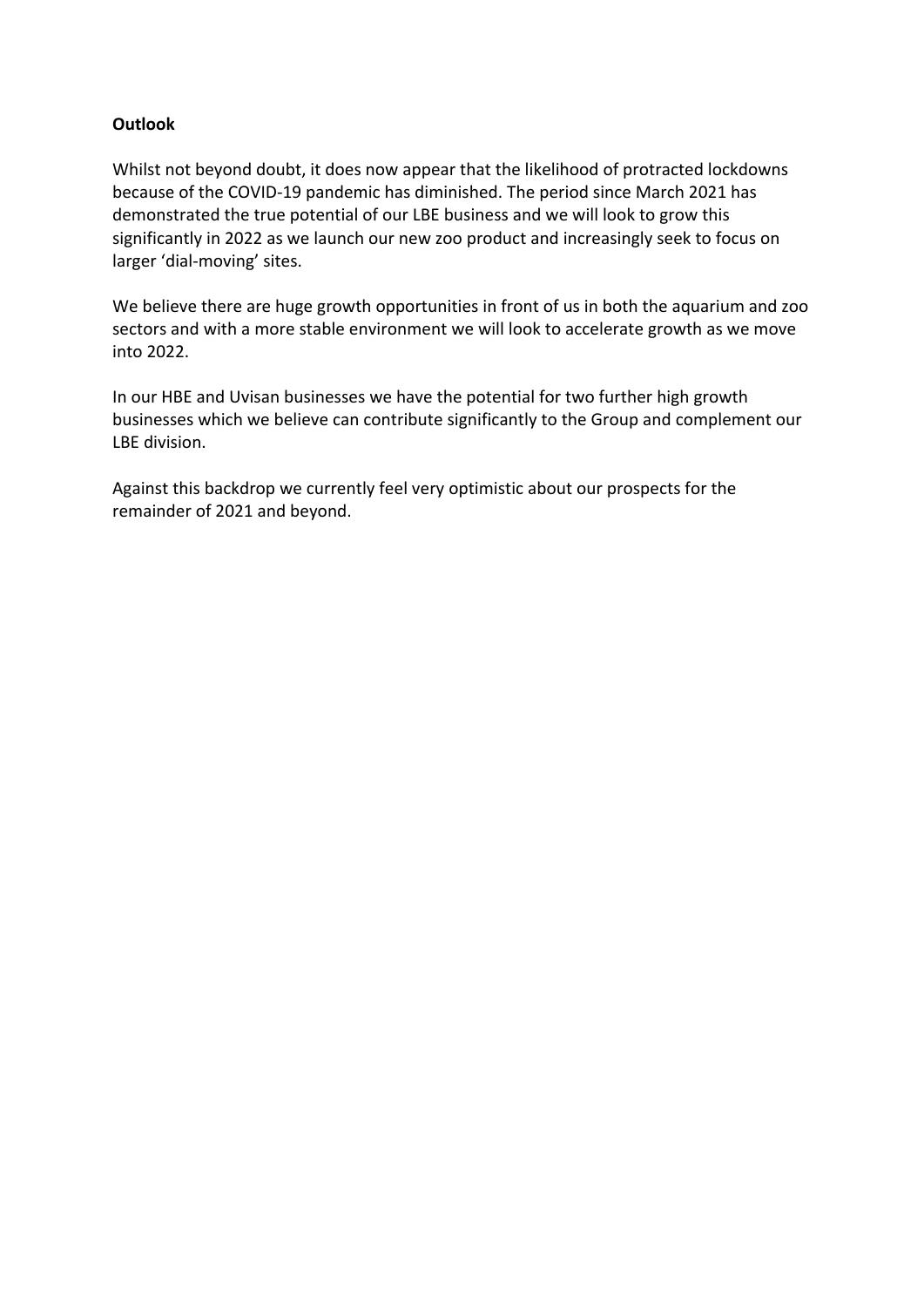## **IMMOTION GROUP PLC INTERIM CONSOLIDATED INCOME STATEMENT for the six months ended 30 June 2021**

|                                                       | <b>Notes</b> | <b>Unaudited</b><br>Six months to<br>30 June 21<br>f'000 | <b>Unaudited</b><br>Six months to<br>30 June 20<br>£'000 | <b>Audited</b><br>12 months to<br>31 December 20<br>£'000 |
|-------------------------------------------------------|--------------|----------------------------------------------------------|----------------------------------------------------------|-----------------------------------------------------------|
| Revenue                                               | 3            | 2,760                                                    | 818                                                      | 2,848                                                     |
| Cost of sales                                         |              | (1,781)                                                  | (789)                                                    | (2, 382)                                                  |
| <b>Gross profit</b>                                   |              | 979                                                      | 29                                                       | 466                                                       |
| Other income                                          | 4            | 399                                                      | 308                                                      | 575                                                       |
| Administrative expenses                               |              | (2,779)                                                  | (2,867)                                                  | (5, 779)                                                  |
| <b>Operating loss</b>                                 |              | (1, 401)                                                 | (2,530)                                                  | (4, 738)                                                  |
| Memorandum:                                           |              |                                                          |                                                          |                                                           |
| <b>Adjusted EBITDA</b>                                |              | (31)                                                     | (1, 212)                                                 | (1,690)                                                   |
| Amortisation                                          |              | (313)                                                    | (352)                                                    | (719)                                                     |
| Depreciation                                          |              | (787)                                                    | (851)                                                    | (1,751)                                                   |
| Share based payments                                  |              | (291)                                                    | (64)                                                     | (194)                                                     |
| Impairment of tangible and intangible assets          |              | (1)                                                      |                                                          | (253)                                                     |
| Profit / (loss) on disposal of fixed assets           |              | 11                                                       | (24)                                                     | (35)                                                      |
| Restructuring costs                                   | 5            | (42)                                                     | (27)                                                     | (96)                                                      |
| <b>Exceptional income</b>                             | 6            | 53                                                       | $\blacksquare$                                           |                                                           |
| Loss from operations                                  |              | (1,401)                                                  | (2,530)                                                  | (4, 738)                                                  |
| Finance costs                                         |              | (26)                                                     | (45)                                                     | (82)                                                      |
| Finance income                                        |              |                                                          | $\mathbf{1}$                                             | $\overline{2}$                                            |
| Loss before taxation                                  |              | (1, 427)                                                 | (2, 574)                                                 | (4,818)                                                   |
| Tax credit                                            |              | 12                                                       | 58                                                       | 86                                                        |
| Loss for the period after taxation                    |              | (1, 415)                                                 | (2,516)                                                  | (4, 732)                                                  |
| Other comprehensive income / (expense) for the period |              |                                                          |                                                          |                                                           |
| Profit / (loss) on translation of subsidiary          |              | (20)                                                     | 67                                                       | (35)                                                      |
| Total comprehensive expense for the period            |              | (1, 435)                                                 | (2, 449)                                                 | (4, 767)                                                  |
| <b>Earnings per share</b>                             | 7            | £0.01                                                    | £0.01                                                    | £0.01                                                     |
| <b>Basic EPS</b>                                      |              | (0.34)                                                   | (0.77)                                                   | (1.33)                                                    |
| <b>Diluted EPS</b>                                    |              | (0.34)                                                   | (0.77)                                                   | (1.33)                                                    |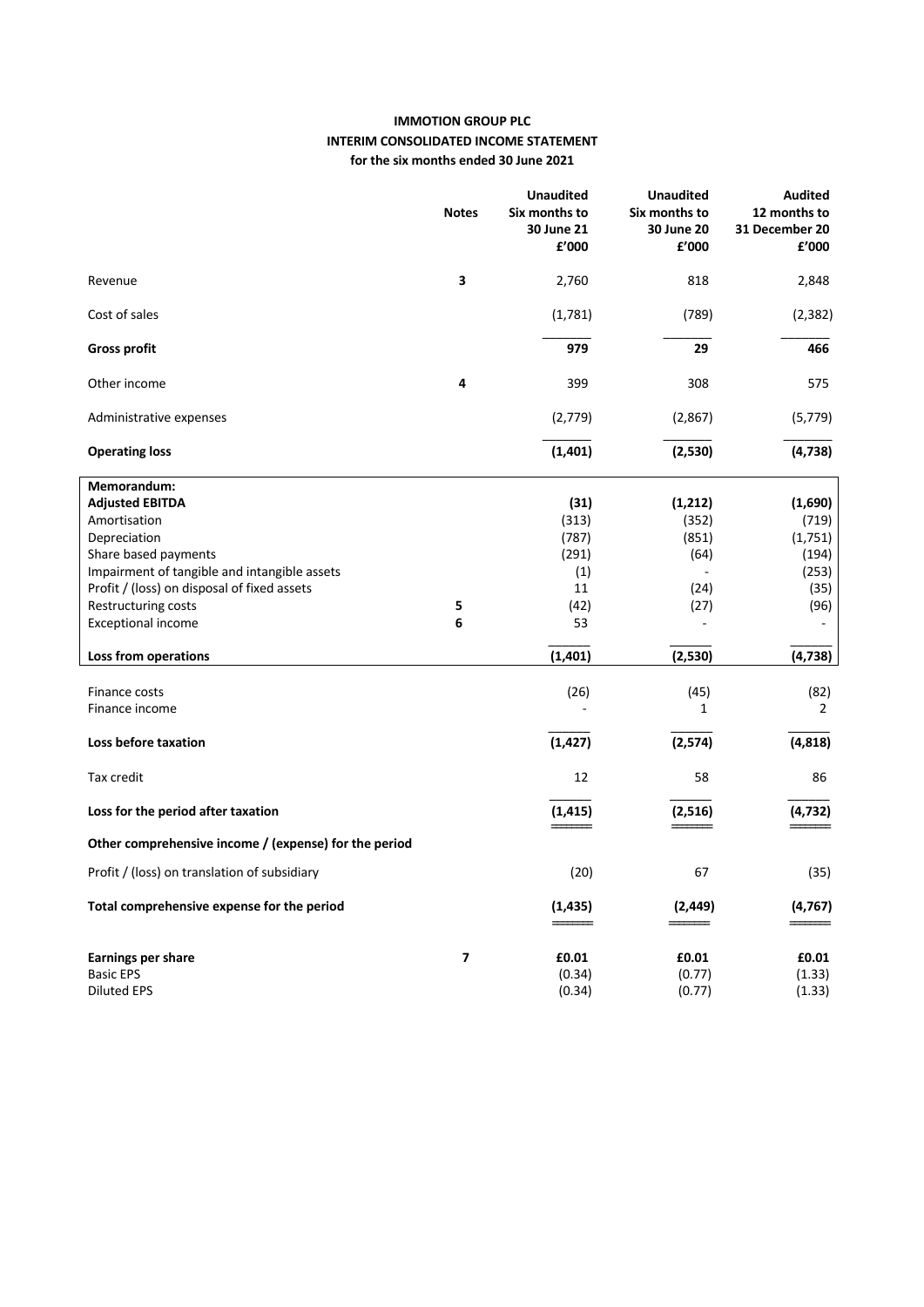### **IMMOTION GROUP PLC INTERIM CONSOLIDATED STATEMENT OF CHANGES IN EQUITY for the six months ended 30 June 2021 (unaudited)**

|                                               | <b>Share</b><br>capital<br>£'000 | <b>Share</b><br>premium<br>£'000 | Retained<br>earnings<br>£'000 | Foreign<br>exchange<br>reserve<br>£'000 | Total<br>equity<br>£'000 |
|-----------------------------------------------|----------------------------------|----------------------------------|-------------------------------|-----------------------------------------|--------------------------|
| <b>Balance at 31 December 2019</b>            | 115                              | 15,310                           | (9, 105)                      | (45)                                    | 6,275                    |
| Total comprehensive expense for the<br>period |                                  |                                  | (2,516)                       |                                         | (2,516)                  |
| Currency translation of overseas subsidiary   |                                  |                                  |                               | 67                                      | 67                       |
| Issue of new shares                           | 37                               | 4,164                            |                               |                                         | 4,201                    |
| Issue costs deducted from equity              |                                  | (328)                            |                               |                                         | (328)                    |
| Share based payment expense                   |                                  |                                  | 64                            |                                         | 64                       |
| Balance at 30 June 2020                       | 152                              | 19,146                           | (11, 557)                     | 22                                      | 7,763                    |
| Total comprehensive expense for the<br>period |                                  |                                  | (2, 216)                      |                                         | (2, 216)                 |
| Issue of new shares                           | 12                               | 1,188                            |                               |                                         | 1,200                    |
| Issue costs deducted from equity              |                                  | (61)                             |                               |                                         | (61)                     |
| Share based payment expense                   |                                  |                                  | 130                           |                                         | 130                      |
| Currency translation of overseas subsidiary   |                                  |                                  |                               | (102)                                   | (102)                    |
| Balance at 31 December 2020                   | 164                              | 20,273                           | (13, 643)                     | (80)                                    | 6,714                    |
| Total comprehensive expense for the<br>period |                                  |                                  | (1, 415)                      |                                         | (1, 415)                 |
| Currency translation of overseas subsidiary   |                                  |                                  |                               | (20)                                    | (20)                     |
| Issue of new shares                           | 3                                | 297                              |                               |                                         | 300                      |
| Issue costs deducted from equity              |                                  | (14)                             |                               |                                         | (14)                     |
| Share based payment expense                   |                                  |                                  | 291                           |                                         | 291                      |
| Balance at 30 June 2021                       | 167                              | 20,556                           | (14, 767)                     | (100)                                   | 5,856                    |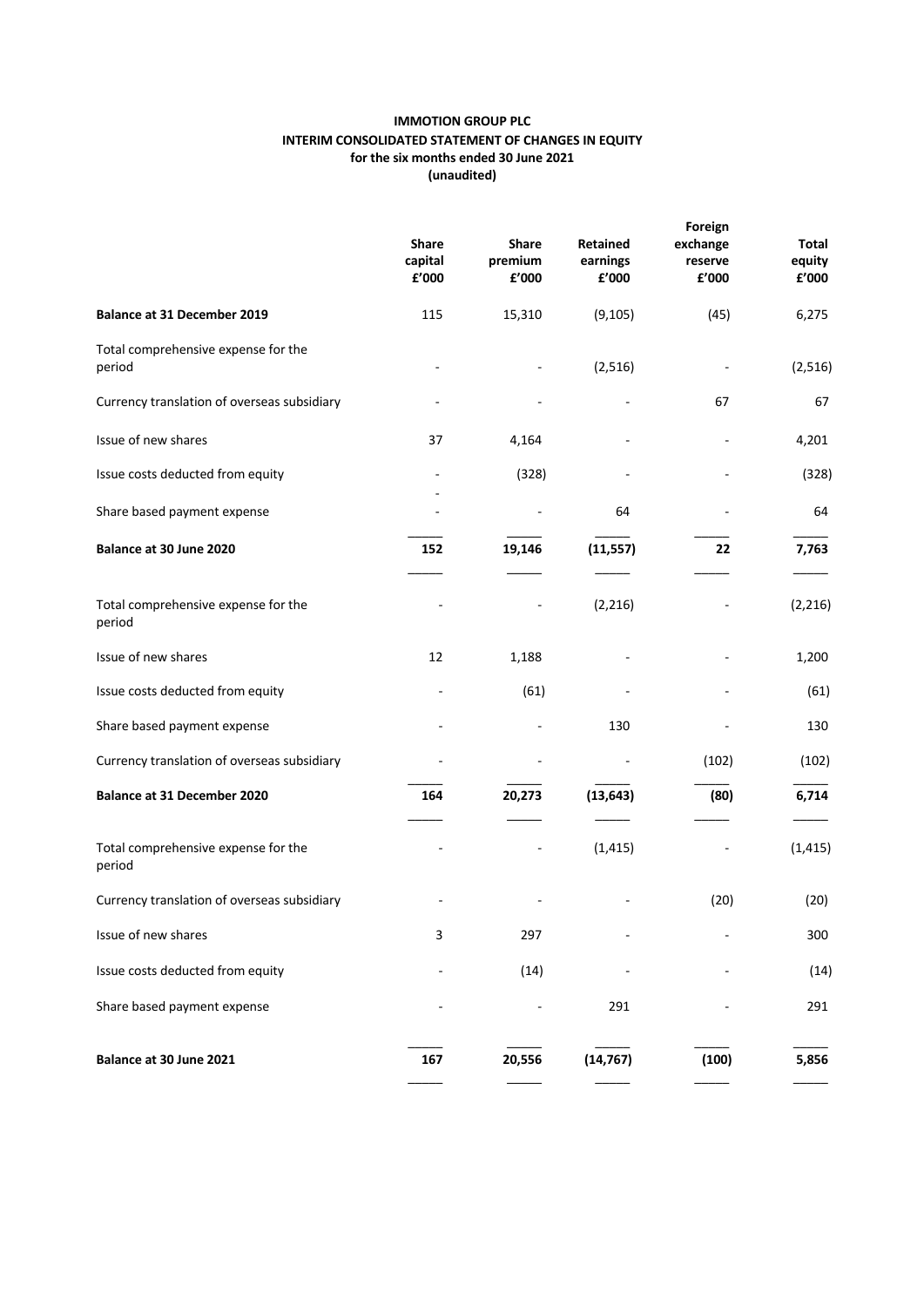### **IMMOTION GROUP PLC CONSOLIDATED STATEMENT OF FINANCIAL POSITION as at 30 June 2021**

|                                                                             | <b>Notes</b> | <b>Unaudited</b><br>30 June 2021<br>£'000 | <b>Unaudited</b><br>30 June 2020<br>£'000 | Audited<br>31 Dec 2020<br>£'000 |
|-----------------------------------------------------------------------------|--------------|-------------------------------------------|-------------------------------------------|---------------------------------|
| <b>ASSETS</b>                                                               |              |                                           |                                           |                                 |
| <b>Non-current assets</b>                                                   |              |                                           |                                           |                                 |
| Property, plant and equipment                                               |              | 1,444                                     | 2,638                                     | 1,954                           |
| Right of use assets                                                         |              | 207                                       | 580                                       | 306                             |
| Intangible assets                                                           | 8            | 3,448                                     | 3,971                                     | 3,625                           |
| <b>Total non-current assets</b>                                             |              | 5,099                                     | 7,189                                     | 5,885                           |
| <b>Current assets</b>                                                       |              |                                           |                                           |                                 |
| Inventories                                                                 |              | 163                                       |                                           | 152                             |
| Trade and other receivables                                                 | 9            | 1,412                                     | 577                                       | 829                             |
| Contract assets                                                             |              | 91                                        | 91                                        | 91                              |
| Cash and cash equivalents                                                   |              | 629                                       | 1,811                                     | 1,664                           |
| <b>Total current assets</b>                                                 |              | 2,295                                     | 2,479                                     | 2,736                           |
| <b>Total assets</b>                                                         |              | 7,394                                     | 9,668                                     | 8,621                           |
| <b>LIABILITIES</b>                                                          |              |                                           |                                           |                                 |
| <b>Current liabilities</b>                                                  |              |                                           |                                           |                                 |
| Trade and other payables                                                    | 10           | (959)                                     | (947)                                     | (1, 153)                        |
| Finance leases                                                              |              | (222)                                     | (340)                                     | (231)                           |
| Loans                                                                       |              | (140)                                     | (180)                                     | (175)                           |
| Deferred tax                                                                |              |                                           | (7)                                       |                                 |
| Contract liabilities                                                        |              | (6)                                       | (12)                                      | (12)                            |
| <b>Total current liabilities</b>                                            |              | (1, 327)                                  | (1, 486)                                  | (1, 571)                        |
| <b>Total current net assets</b>                                             |              | 968                                       | 993                                       | 1,165                           |
| <b>Non-current liabilities</b>                                              |              |                                           |                                           |                                 |
| Loans                                                                       |              | (153)                                     | (95)                                      | (160)                           |
| <b>Finance leases</b>                                                       |              | (58)                                      | (324)                                     | (176)                           |
| Other payables                                                              |              |                                           |                                           |                                 |
| <b>Total non-current liabilities</b>                                        |              | (211)                                     | (419)                                     | (336)                           |
|                                                                             |              |                                           |                                           |                                 |
| <b>TOTAL NET ASSETS</b>                                                     |              | 5,856                                     | 7,763                                     | 6,714                           |
|                                                                             |              |                                           |                                           |                                 |
| <b>CAPITAL AND RESERVES</b><br>ATTRIBUTABLE TO EQUITY HOLDERS OF THE PARENT |              |                                           |                                           |                                 |
| Issued share capital                                                        | 11           | 167                                       | 152                                       | 164                             |
| Share premium account                                                       |              | 20,556                                    | 19,146                                    | 20,273                          |
| Foreign exchange reserve                                                    |              | (100)                                     | 22                                        | (80)                            |
| Retained earnings                                                           |              | (14, 767)                                 | (11, 557)                                 | (13, 643)                       |
|                                                                             |              | 5,856                                     | 7,763                                     | 6,714                           |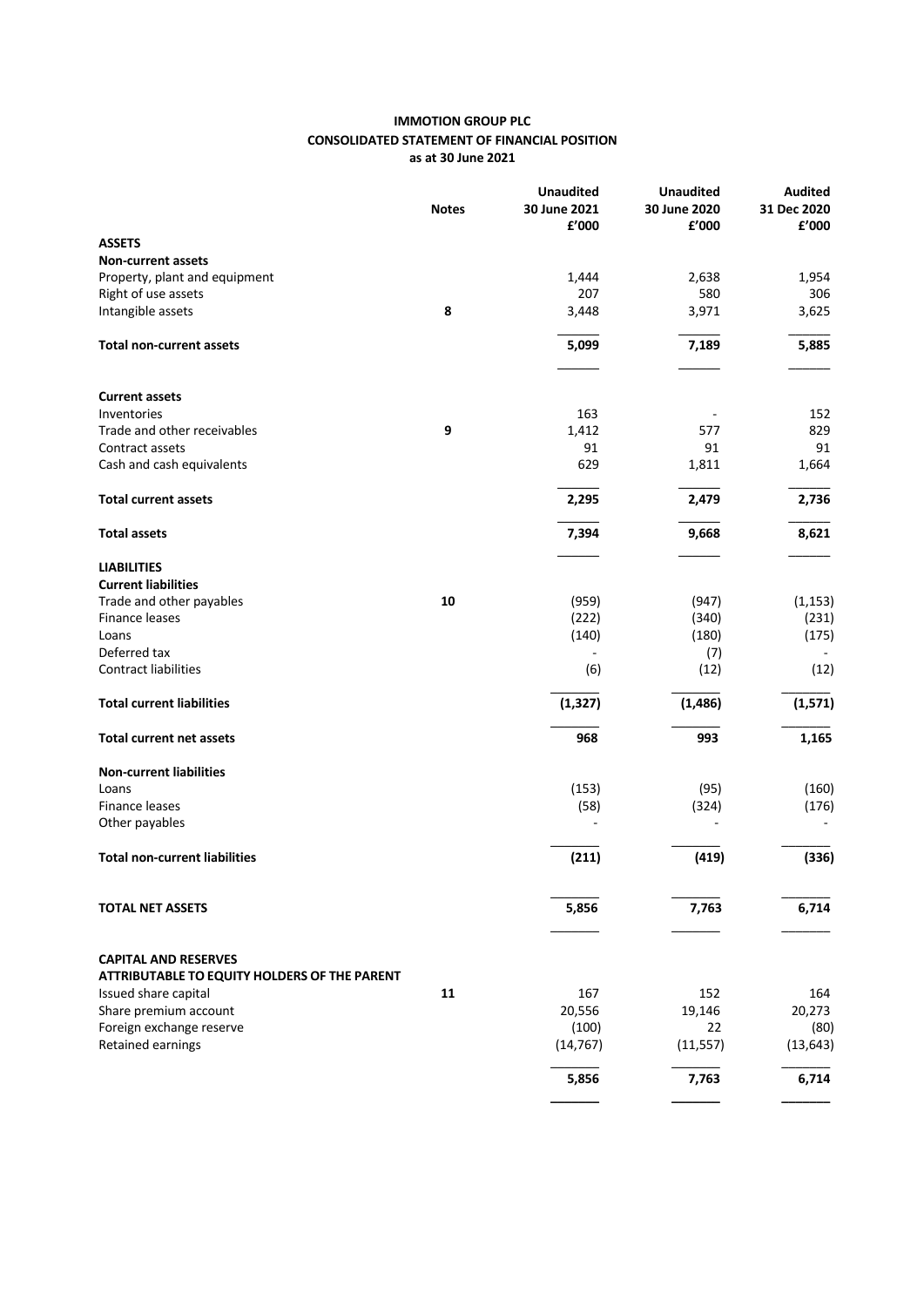## **IMMOTION GROUP PLC CONSOLIDATED CASH FLOW STATEMENT for the six months ended 30 June 2021**

|                                                                            | <b>Unaudited</b><br>Six months to<br>30 June 2021<br>£'000 | <b>Unaudited</b><br>Six months to<br>30 June 2020<br>£'000 | <b>Audited</b><br>12 months to<br>31 Dec 2020<br>£'000 |
|----------------------------------------------------------------------------|------------------------------------------------------------|------------------------------------------------------------|--------------------------------------------------------|
| <b>OPERATING ACTIVITIES</b>                                                |                                                            |                                                            |                                                        |
| Loss before tax                                                            | (1, 427)                                                   | (2,574)                                                    | (4, 818)                                               |
| Adjustments for:                                                           |                                                            |                                                            |                                                        |
| Share based payments                                                       | 291                                                        | 64                                                         | 194                                                    |
| Depreciation                                                               | 787                                                        | 851                                                        | 1,751                                                  |
| (Profit) / loss on disposal of fixed assets                                | (11)                                                       | 24                                                         | 35                                                     |
| Amortisation                                                               | 313<br>1                                                   | 352<br>$\sim$                                              | 719<br>253                                             |
| Impairment of intangible assets<br>Finance costs                           | 26                                                         | 45                                                         | 82                                                     |
| Finance income                                                             | ÷,                                                         | (1)                                                        | (2)                                                    |
| Foreign exchange on retranslation of fixed assets                          | (25)                                                       | (101)                                                      | (72)                                                   |
| Foreign exchange (loss) / gain                                             | (20)                                                       | 67                                                         | (35)                                                   |
| Taxation (paid) / refunded                                                 | (3)                                                        |                                                            | 73                                                     |
| Operating loss before changes in working capital and provisions            | (68)                                                       | (1, 273)                                                   | (1,820)                                                |
| Increase in stocks                                                         | (10)                                                       |                                                            | (152)                                                  |
| (Increase) / decrease in trade and other receivables                       | (569)                                                      | 173                                                        | (132)                                                  |
| Increase / (decrease) in trade and other payables                          | (200)                                                      | (113)                                                      | 92                                                     |
| Cash used in operating activities                                          | (847)                                                      | (1, 213)                                                   | (2,012)                                                |
|                                                                            |                                                            |                                                            |                                                        |
| <b>INVESTING ACTIVITIES</b><br>Purchase of property, plant and equipment   | (217)                                                      | (931)                                                      | (1,069)                                                |
| Purchase of intangible assets                                              | (138)                                                      | (288)                                                      | (545)                                                  |
| Disposals of property, plant and equipment                                 | 27                                                         | 54                                                         | 159                                                    |
| Foreign exchange on retranslation of fixed assets                          | 50                                                         |                                                            | 62                                                     |
| Cash consumed by investing activities                                      | (278)                                                      | (1, 165)                                                   | (1, 393)                                               |
| <b>FINANCING ACTIVITIES</b>                                                |                                                            |                                                            |                                                        |
| Finance costs                                                              | (26)                                                       | (45)                                                       | (82)                                                   |
| Finance income                                                             |                                                            | 1                                                          | 2                                                      |
| New Loans and finance leases                                               | 116                                                        | 174                                                        | 302                                                    |
| Loan repayments                                                            | (154)                                                      | (55)                                                       | (95)                                                   |
| Finance lease repayments                                                   | (124)                                                      | (233)                                                      | (520)                                                  |
| Foreign exchange on retranslation of financing<br>Issue of ordinary shares | (8)<br>300                                                 | 4,201                                                      | (24)<br>5,401                                          |
| Costs on issue of shares                                                   | (14)                                                       | (328)                                                      | (389)                                                  |
| Cash generated by financing activities                                     | 90                                                         | 3,715                                                      | 4,595                                                  |
|                                                                            |                                                            |                                                            |                                                        |
| (DECREASE) / INCREASE IN CASH AND CASH<br><b>EQUIVALENTS</b>               | (1,035)                                                    | 1,337                                                      | 1,190                                                  |
| Cash and cash equivalents brought forward                                  | 1,664                                                      | 474                                                        | 474                                                    |
|                                                                            |                                                            |                                                            |                                                        |
| CASH AND CASH EQUIVALENTS CARRIED FORWARD                                  | 629                                                        | 1,811                                                      | 1,664                                                  |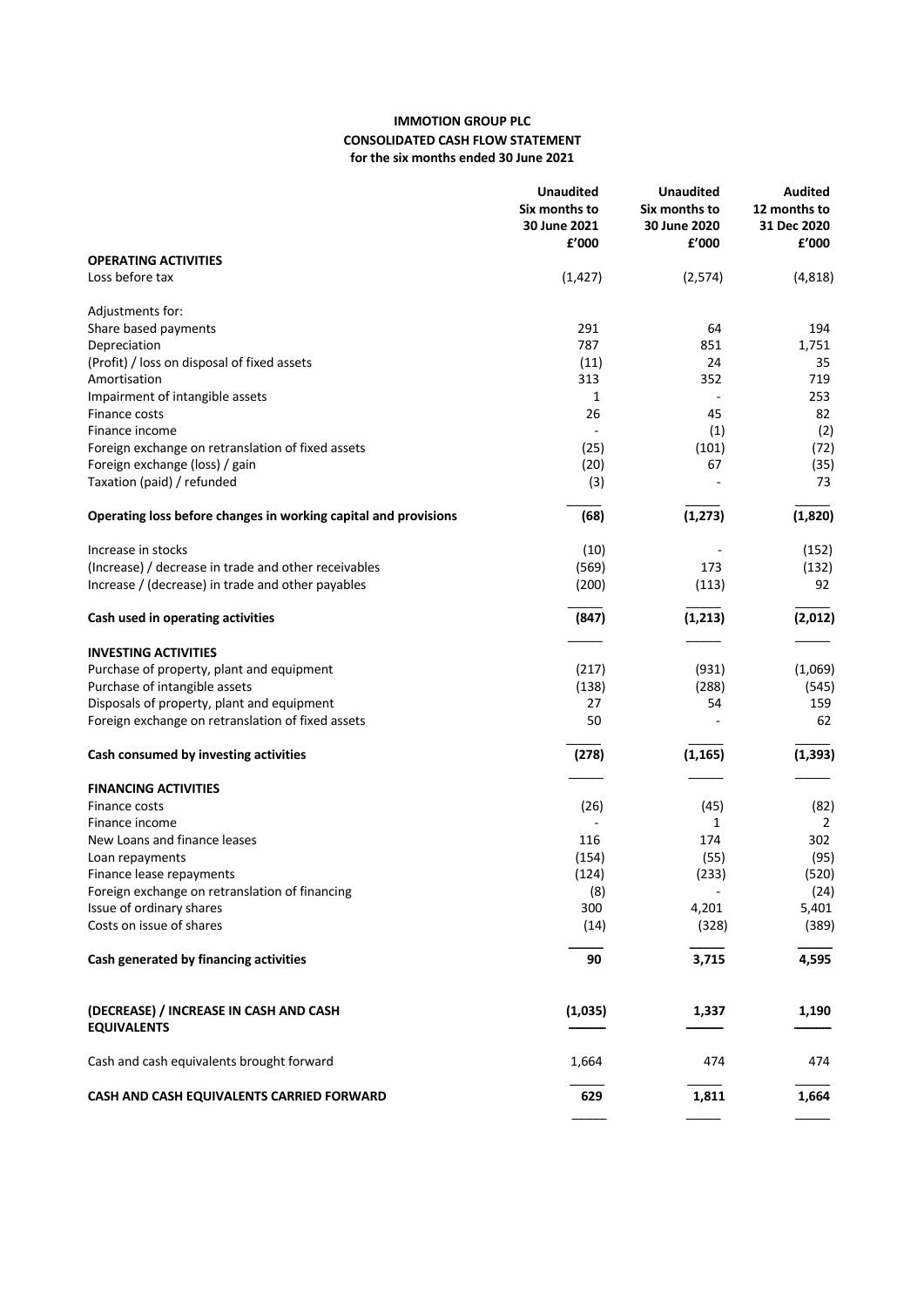### **IMMOTION GROUP PLC NOTES TO THE INTERIM REPORT for the six months ended 30 June 2021**

#### **1. Corporate information**

The interim consolidated financial statements of the Group for the period ended 30 June 2021 were authorised for issue in accordance with a resolution of the directors on 27 September 2021. Immotion Group plc ("the Company") is a Public Limited Company quoted on AIM, incorporated in England and Wales. The interim consolidated financial statements do not comprise statutory accounts within the meaning of section 434 of the Companies Act 2006.

#### **2. Statement of Accounting policies**

#### **2.1 Basis of Preparation**

The entities consolidated in the half year financial statements of the Company for the six months to 30 June 2021 comprise the Company and its subsidiaries (together referred to as "the Group").

The interim consolidated financial statements do not include all the information and disclosures required in the annual financial statements and should be read in conjunction with the Group's annual audited consolidated financial statements for the year ended 31 December 2020.

The directors are satisfied that, at the time of approving the consolidated interim financial statements, it is appropriate to adopt a going concern basis in accordance with the recognition and measurement criteria of International Financial Reporting Standards ("IFRS") as adopted by the European Union.

#### **2.2 Accounting Policies**

The interim results announcement has been prepared in accordance with IFRS, International Accounting Standards and Interpretations issued by the International Accounting Standards Board, as adopted by the European Union, and with those parts of the Companies Act 2006 applicable to companies preparing their accounts under IFRS. The consolidated financial statements have been prepared under the historical cost convention.

The principal accounting policies adopted in the preparation of these interim consolidated financial statements are consistent with those followed in the preparation of the Group's annual audited consolidated financial statements for the year ended 31 December 2020, except for the new and revised IFRSs effective 1 January 2021. None of the new IFRS and IFRS amendments effective on 1 January 2021 have had a material impact on the interim consolidated financial statements of the Group.

The preparation of these consolidated half year financial statements requires management to make judgments, estimates and assumptions that affect the application of accounting policies and the reported amounts of assets and liabilities, income and expense. Actual results may differ from these estimates in preparing these consolidated half year financial statements.

Going concern – at the time of approving the interim financial statements, the Directors have a reasonable expectation that the Company and the Group have adequate resources to continue in operational existence. The going concern basis of accounting has therefore been adopted in preparing the interim financial statements.

In reaching this conclusion, the Directors considered the financial position of the Group and prepared forecasts to 31 December 2022, taking into account reasonably possible changes in trading.

Whilst the forecasts prepared did not indicate a requirement for additional funding to enable the Group to continue being able to operate as a going concern, the Directors note that there remains considerable uncertainty as to the impact that the ongoing COVID-19 pandemic could have on the Location Based Entertainment business in particular. If there were to be further lockdowns, for example, this could have a material impact on the Group's ability to generate revenue from partner and ImmotionVR sites. Should this happen, the Directors may need to consider mitigating actions such as seeking any government support available, identifying cost savings and/or seeking external finance in the form of debt or equity.

**Impairment of intangible assets and goodwill** – recoverable amounts are based on value in use calculations using management's best estimate of future performance. On the basis of the forecast cash flows prepared it is concluded that no impairment of intangible assets and goodwill is required.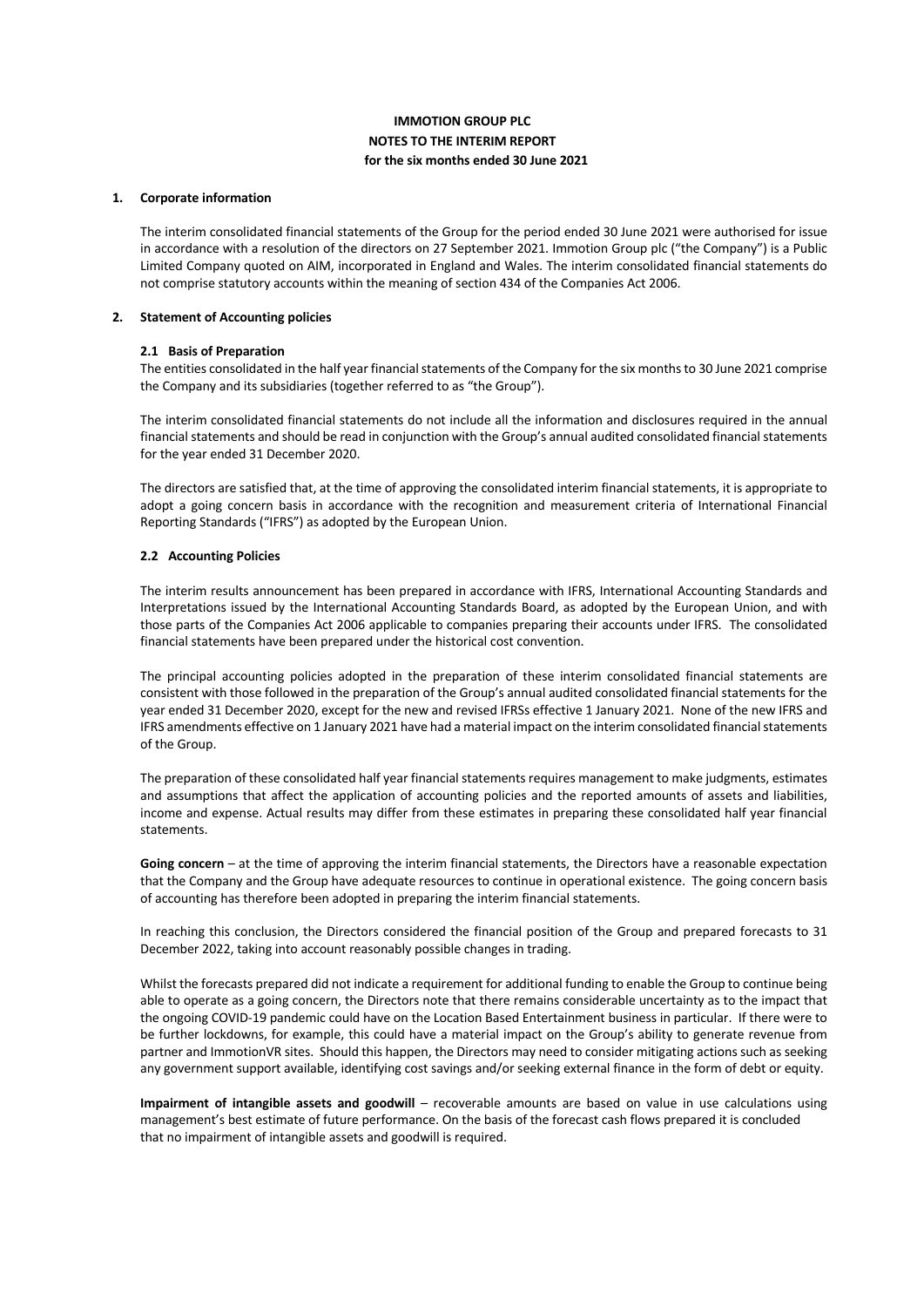#### **2.2 Accounting Policies (continued)**

**Government grants and assistance -** the Group has applied IAS 20 - Accounting for Government Grants and Disclosure of Government Assistance – in relation to Government grants received in the period to 30 June 2021 (further details in Note 4).

In accordance with IAS 20 the accruals' method of accounting has been adopted.

- grants in recognition of specific expenses are recognised in profit or loss in the same period as the relevant expenses;
- grants related to depreciable assets are recognised in profit or loss over the periods and in the proportions in which depreciation expense on those assets is recognised; and
- grants related to non-depreciable assets which require the fulfilment of certain obligations are recognised in profit or loss over the periods that bear the cost of meeting the obligations.

#### **3 Segmental Information**

The Group's primary reporting format for segmental information is business segments which reflect the management reporting structure in the Group. There have been no changes to the segments employed within the period.

#### **6 months to 30 June 2021**

|                                              | <b>Location Based</b><br><b>Entertainment</b><br>(LBE)<br>£'000 | <b>Home Based</b><br><b>Entertainment</b><br>(HBE)<br>£'000 | <b>Head Office</b><br>£'000 | <b>Total</b><br>6 months to<br>30 June 2021<br>£'000 |
|----------------------------------------------|-----------------------------------------------------------------|-------------------------------------------------------------|-----------------------------|------------------------------------------------------|
| Revenue                                      | 2,302                                                           | 337                                                         | 121                         | 2,760                                                |
| Cost of sales                                | (1, 302)                                                        | (436)                                                       | (43)                        | (1,781)                                              |
| Government grants                            | 313                                                             | 57                                                          | 14                          | 384                                                  |
| Rent income                                  |                                                                 |                                                             | 15                          | 15                                                   |
| Admin expenses*                              | (439)                                                           | (343)                                                       | (627)                       | (1,409)                                              |
| Operating profit / (loss)                    | 874                                                             | (385)                                                       | (520)                       | (31)                                                 |
| Amortisation                                 | (255)                                                           | (47)                                                        | (11)                        | (313)                                                |
| Depreciation                                 | (717)                                                           |                                                             | (70)                        | (787)                                                |
| Profit on disposal of fixed assets           | 11                                                              |                                                             |                             | 11                                                   |
| Impairment of tangible and intangible assets | (1)                                                             |                                                             |                             | (1)                                                  |
| Restructuring costs                          | (3)                                                             | (39)                                                        |                             | (42)                                                 |
| <b>Exceptional income</b>                    |                                                                 |                                                             | 53                          | 53                                                   |
| Finance costs                                |                                                                 |                                                             | (26)                        | (26)                                                 |
| Finance income                               |                                                                 |                                                             |                             |                                                      |
| Share based payments                         |                                                                 |                                                             | (291)                       | (291)                                                |
| Taxation                                     |                                                                 |                                                             | 12                          | 12                                                   |
| Loss for the period                          | (91)                                                            | (471)                                                       | (853)                       | (1, 415)                                             |

\*Administrative expenses exclude depreciation, amortisation, impairment, profit on disposal of fixed assets, exceptional income, restructuring costs and share based payments.

Revenue in the Head Office segment is comprised of income from Uvisan and licensing of the Group's content to third parties.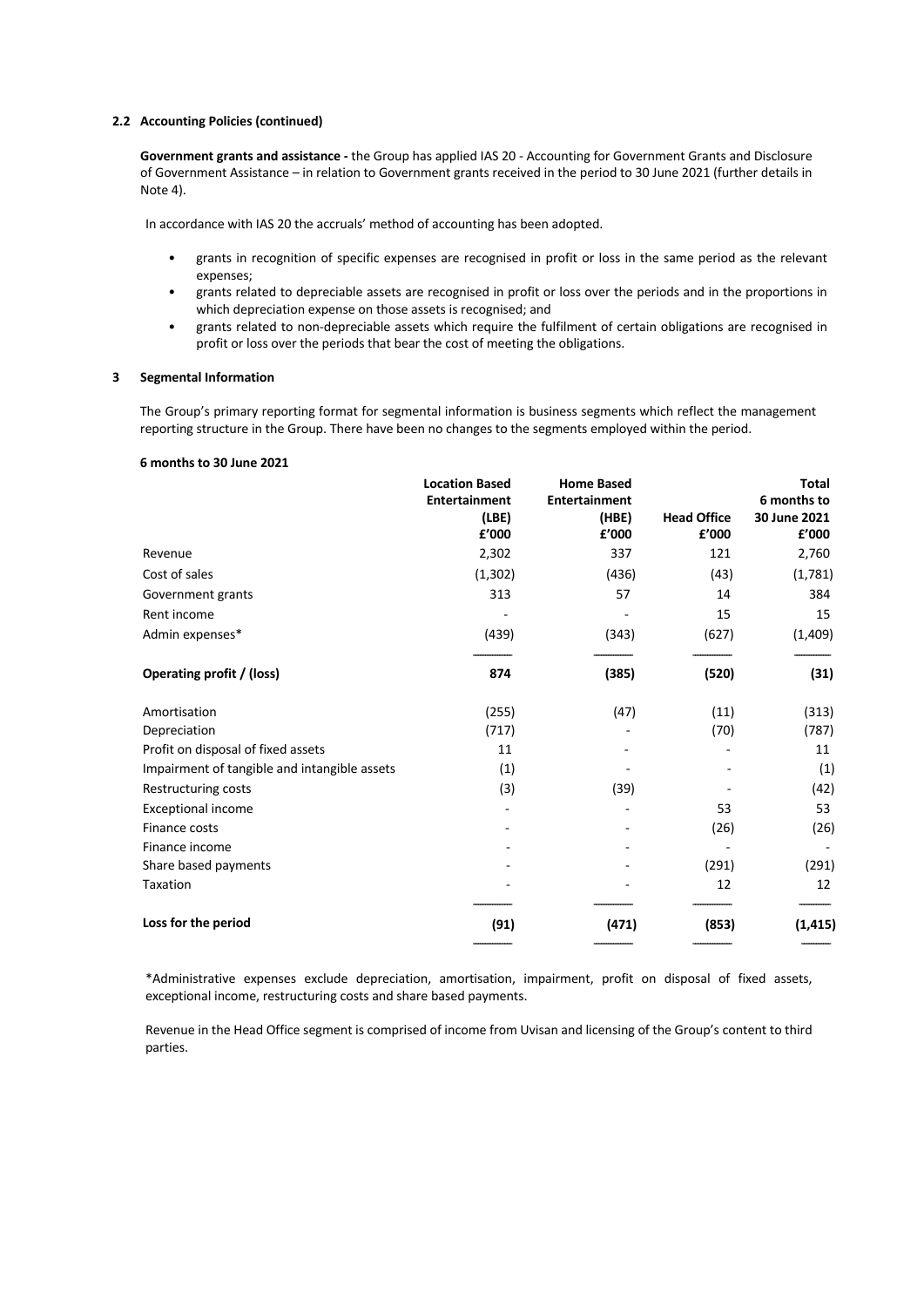### **3. Segment Information (continued)**

|              | External revenue by location of customer |                         | <b>Location of assets</b> |                         |                         | Net tangible capital<br>expenditure by location<br>of assets |                         |                          |                          |
|--------------|------------------------------------------|-------------------------|---------------------------|-------------------------|-------------------------|--------------------------------------------------------------|-------------------------|--------------------------|--------------------------|
|              | 30 Jun<br>2021<br>£'000                  | 30 Jun<br>2020<br>£'000 | 31 Dec<br>2020<br>£'000   | 30 Jun<br>2021<br>f'000 | 30 Jun<br>2020<br>f'000 | <b>31 Dec</b><br>2020<br>£'000                               | 30 Jun<br>2021<br>£'000 | 30 Jun<br>2020<br>£'000  | 31 Dec<br>2020<br>£'000  |
| USA          | 2,090                                    | 301                     | 1,176                     | 1,920                   | 1,988                   | 1,542                                                        | 182                     | 692                      | 813                      |
| UK           | 327                                      | 345                     | 1,395                     | 5,361                   | 7,449                   | 6,901                                                        | 29                      | 239                      | 266                      |
| Australia    | 163                                      | 85                      | 124                       | 26                      | 41                      | 35                                                           | 6                       |                          | 8                        |
| Canada       | 44                                       | -                       | ۰                         | ۰                       | ۰                       |                                                              |                         |                          |                          |
| China        | 33                                       | 7                       | 35                        | 6                       | 12                      | 9                                                            |                         |                          | $\overline{\phantom{0}}$ |
| Saudi Arabia | 20                                       | 29                      | 35                        | 34                      | 65                      | 50                                                           |                         | $\overline{\phantom{a}}$ |                          |
| <b>UAE</b>   | 17                                       | 39                      | 38                        | 32                      | 74                      | 56                                                           | ۰                       |                          | 6                        |
| Other        | 66                                       | 12                      | 45                        | 15                      | 39                      | 28                                                           | ۰                       |                          | 2                        |
| Total        | 2,760                                    | 818                     | 2,848                     | 7,394                   | 9,668                   | 8,621                                                        | 217                     | 931                      | 1,095                    |
|              |                                          |                         |                           |                         |                         |                                                              |                         |                          |                          |

The Group had certain customers whose revenue individually represented 10% or more of the Group's total revenue. For the six months ended 30 June 2021, two customers accounted for 31% and 20% of the revenue respectively.

#### **4 Other Income**

|                                                        | <b>Unaudited</b><br>Six months to<br>30 June 21<br>£'000 | <b>Unaudited</b><br>Six months to<br>30 June 20<br>£'000 | <b>Audited</b><br>12 months to<br>31 Dec 20<br>£'000 |
|--------------------------------------------------------|----------------------------------------------------------|----------------------------------------------------------|------------------------------------------------------|
| UK and USA national & local government COVID-19 relief | 384                                                      | 259                                                      | 479                                                  |
| programmes<br>Property rentals                         | 15                                                       | 49                                                       | 96                                                   |
|                                                        | 399                                                      | 308                                                      | 575                                                  |
|                                                        |                                                          |                                                          |                                                      |

The Group is satisfied that it has met all the conditions relating to grants received and that no liability for repayment of any of the grants exists.

### **5 Restructuring costs**

|                                                      | <b>Unaudited</b><br>Six months to<br>30 June 21<br>f'000 | <b>Unaudited</b><br>Six months to<br>30 June 20<br>£'000 | <b>Audited</b><br>12 months to<br>31 Dec 20<br>£'000 |
|------------------------------------------------------|----------------------------------------------------------|----------------------------------------------------------|------------------------------------------------------|
| Business restructuring                               | (2)                                                      | 13                                                       | 16                                                   |
| COVID-19 effects - redundancies and aborted projects | 44                                                       | 14                                                       | 80                                                   |
|                                                      | 42                                                       | 27                                                       | 96                                                   |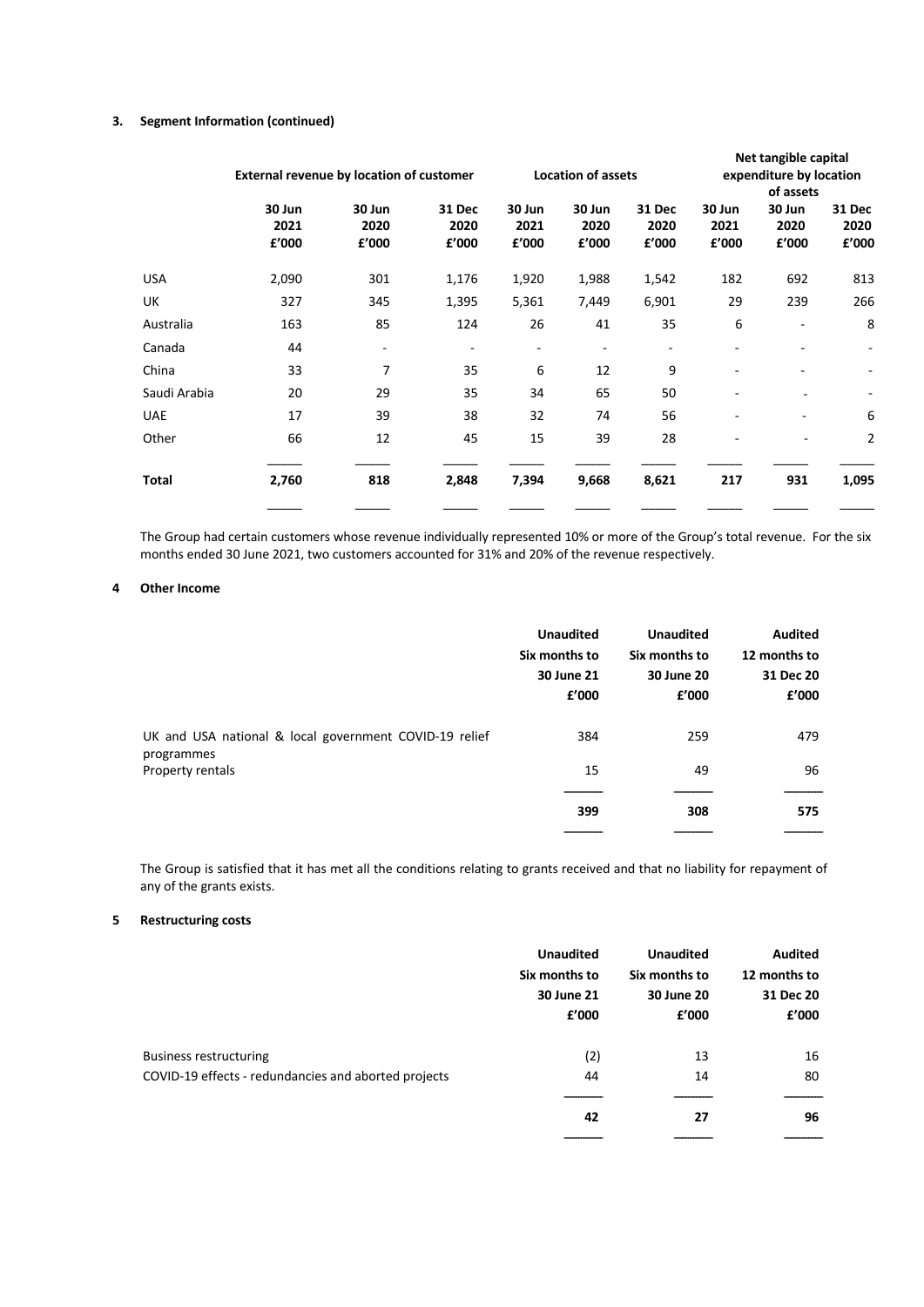#### **6 Exceptional income**

|                                                    | <b>Unaudited</b> | <b>Unaudited</b> | <b>Audited</b> |
|----------------------------------------------------|------------------|------------------|----------------|
|                                                    | Six months to    | Six months to    | 12 months to   |
|                                                    | 30 June 21       | 30 June 20       | 31 Dec 20      |
|                                                    | f'000            | f'000            | £'000          |
| Liability to HMRC for Loan Charge taxation revised | 53               | 0                | 0              |

As a result of the Loan Charge review commissioned by the UK Government in 2019 the Group's liability to HMRC for Loan Charge taxation, and interest thereon, was reduced by a total of £53k. Confirmation of this reduction was received from HMRC in March 2021.

## **7 Earnings per share**

The calculation of the group basic and diluted loss per ordinary share is based on the following data:

|                                                                | <b>Unaudited</b> | <b>Unaudited</b> | <b>Audited</b> |
|----------------------------------------------------------------|------------------|------------------|----------------|
|                                                                | Six months to    | Six months to    | 12 months to   |
|                                                                | 30 June 21       | 30 June 20       | 31 Dec 20      |
|                                                                | f'000            | £'000            | £'000          |
| The earnings per share is based on the following:              |                  |                  |                |
| Continuing earnings post tax loss attributable to shareholders | (1, 415)         | (2,516)          | (4, 732)       |
| Discontinued earnings post tax attributable to shareholders    |                  |                  |                |
|                                                                |                  |                  |                |
| Basic weighted average number of shares                        | 412,738,083      | 328,286,069      | 356,941,188    |
| Diluted weighted average number of shares                      | 412,738,083      | 328,286,069      | 356,941,188    |
|                                                                |                  |                  |                |
|                                                                | £0.01            | £0.01            | £0.01          |
| Basic earnings per share                                       | (0.34)           | (0.77)           | (1.33)         |
| Diluted earnings per share                                     | (0.34)           | (0.77)           | (1.33)         |
|                                                                |                  |                  |                |

Earnings per ordinary share has been calculated using the weighted average number of shares in issue during the period. The weighted average number of equity shares in issue in the period to 30 June 2021 was 412,738,083.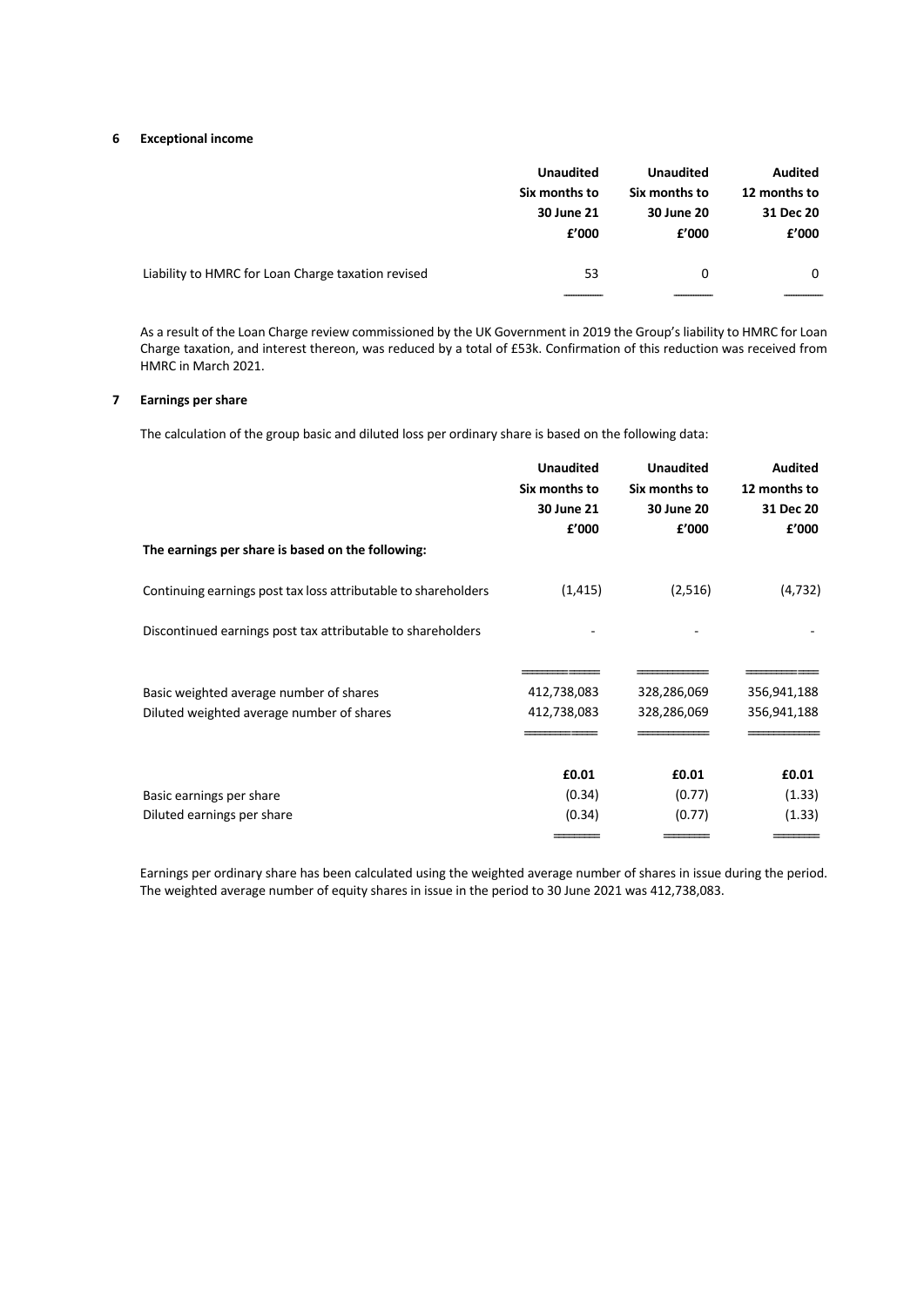#### **8. Intangible Assets**

|                             | <b>Other intangible</b><br>assets<br>£'000 | <b>Goodwill acquired</b><br>on acquisition<br>£'000 | <b>Development</b><br>costs<br>£'000 | <b>Total</b><br>£'000 |
|-----------------------------|--------------------------------------------|-----------------------------------------------------|--------------------------------------|-----------------------|
| Cost                        |                                            |                                                     |                                      |                       |
| At 1 January 2021           | 545                                        | 2,438                                               | 2,166                                | 5,149                 |
| Additions                   | 5                                          |                                                     | 133                                  | 138                   |
| Foreign exchange adjustment |                                            |                                                     | (6)                                  | (6)                   |
| At 30 June 2021             | 550                                        | 2,438                                               | 2,293                                | 5,281                 |
| <b>Amortisation</b>         |                                            |                                                     |                                      |                       |
| At 1 January 2021           | 527                                        |                                                     | 997                                  | 1,524                 |
| Charge                      | 10                                         |                                                     | 303                                  | 313                   |
| Foreign exchange adjustment |                                            |                                                     | (4)                                  | (4)                   |
| At 30 June 2021             | 537                                        |                                                     | 1,296                                | 1,833                 |
|                             |                                            |                                                     |                                      |                       |
| Net book value              |                                            |                                                     |                                      |                       |
| 30 June 2021                | 13                                         | 2,438                                               | 997                                  | 3,448                 |
|                             |                                            |                                                     |                                      |                       |
| 31 December 2020            | 18                                         | 2,438                                               | 1,169                                | 3,625                 |
|                             |                                            |                                                     |                                      |                       |

Development costs are fully amortised on a straight-line basis over 3 years.

For projects which are still underway and are not ready to be used no amortisation has been charged.

Other intangible assets are being amortised principally over a period of 3 years. Domains are amortised over 10 years. Websites and trademarks are amortised over 2 years.

Goodwill is not amortised.

Amortisation is charged to administrative costs in the Statement of Comprehensive Income.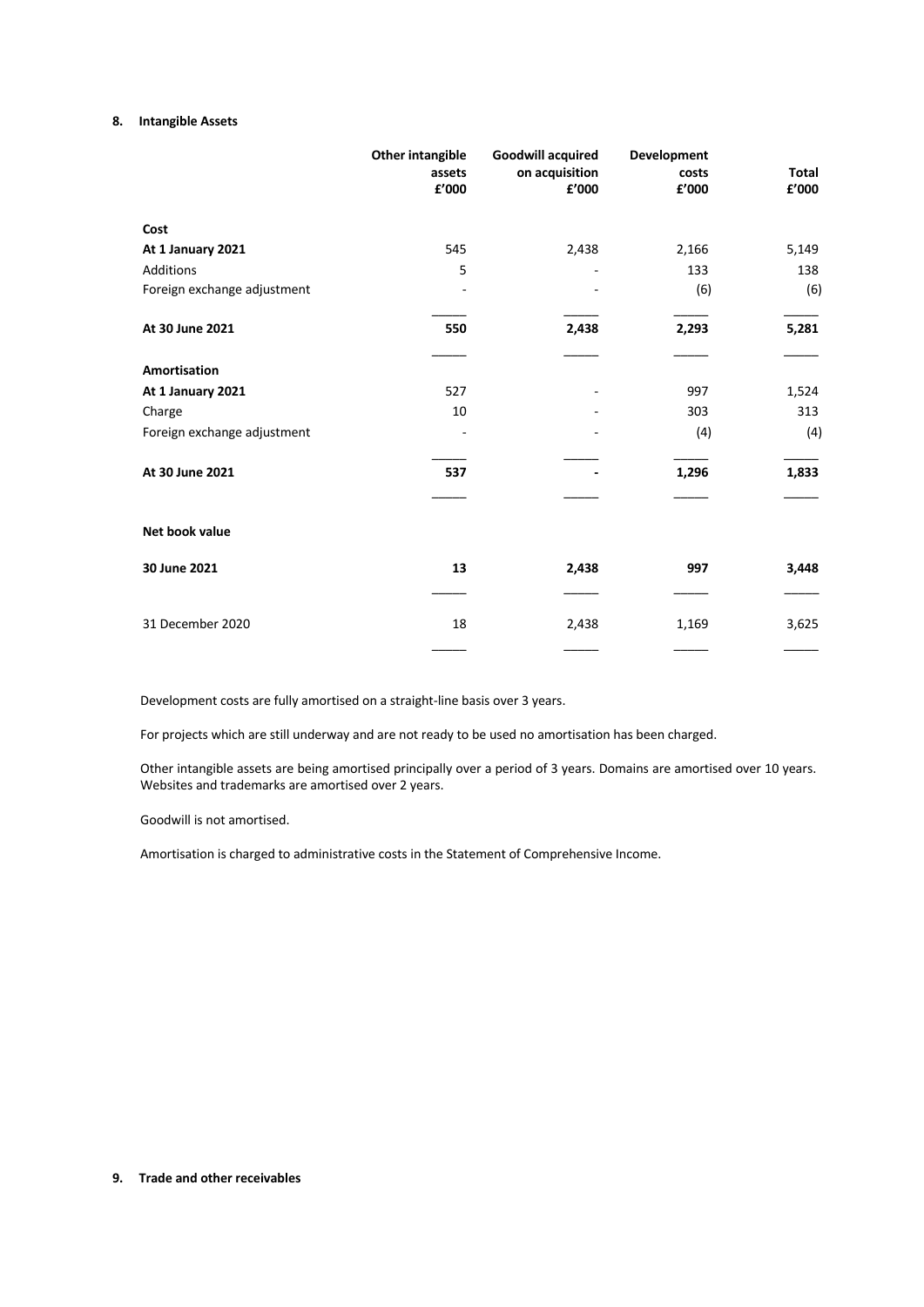|                                                        | <b>Unaudited</b><br>Six months to<br>30 June 21<br>f'000 | <b>Unaudited</b><br>Six months to<br>30 June 20<br>£'000 | <b>Audited</b><br>12 months to<br>31 Dec 20<br>f'000 |
|--------------------------------------------------------|----------------------------------------------------------|----------------------------------------------------------|------------------------------------------------------|
| Trade receivables                                      | 364                                                      | 107                                                      | 102                                                  |
| Accrued income<br>Prepayments:                         | 290                                                      | 8                                                        | 71                                                   |
| - Home Based Entertainment stock in production/transit | 351                                                      |                                                          | 288                                                  |
| - Other                                                | 248                                                      | 233                                                      | 235                                                  |
| Corporation tax                                        | 81                                                       | 118                                                      | 65                                                   |
| Other receivables                                      | 78                                                       | 111                                                      | 68                                                   |
|                                                        | 1,412                                                    | 577                                                      | 829                                                  |

## **10. Trade and other payables**

|                                   | <b>Unaudited</b><br>Six months to<br>30 June 21<br>f'000 | <b>Unaudited</b><br>Six months to<br>30 June 20<br>£'000 | <b>Audited</b><br>12 months to<br>31 Dec 20<br>£'000 |
|-----------------------------------|----------------------------------------------------------|----------------------------------------------------------|------------------------------------------------------|
|                                   |                                                          |                                                          |                                                      |
| Trade payables                    | 500                                                      | 415                                                      | 594                                                  |
| Accruals                          | 280                                                      | 164                                                      | 263                                                  |
| Payroll taxes and social security | 50                                                       | 206                                                      | 146                                                  |
| Other payables                    | 129                                                      | 162                                                      | 150                                                  |
|                                   | 959                                                      | 947                                                      | 1,153                                                |

### **11. Share Capital**

| Called up share capital<br>Allotted, issued and fully paid | No.         | Value<br>f'000 |
|------------------------------------------------------------|-------------|----------------|
| Ordinary shares of 0.040108663 pence each                  | 415,538,083 | 167            |

Shares issued in the 6 month period to 30 June 2021:

| Date                   | <b>Description</b>                      |             |                  |                               | Cash          |
|------------------------|-----------------------------------------|-------------|------------------|-------------------------------|---------------|
|                        |                                         | No shares   | Price/share<br>£ | <b>Gross share value</b><br>£ | received<br>£ |
| 26.03.2021             | Issue of shares of<br>0.040108663p each | 6,000,000   | 0.05             | 300,000                       | 300,000       |
|                        |                                         |             |                  |                               |               |
|                        |                                         | 6,000,000   |                  | 300,000                       | 300,000       |
|                        |                                         |             |                  |                               |               |
| As at 30 June 2020     |                                         | 379,538,083 |                  | 20,490,582                    | 17,275,440    |
| As at 31 December 2020 |                                         | 409,538,083 |                  | 21,690,582                    | 18,475,440    |
| As at 30 June 2021     |                                         | 415,538,083 |                  | 21,990,582                    | 18,775,440    |